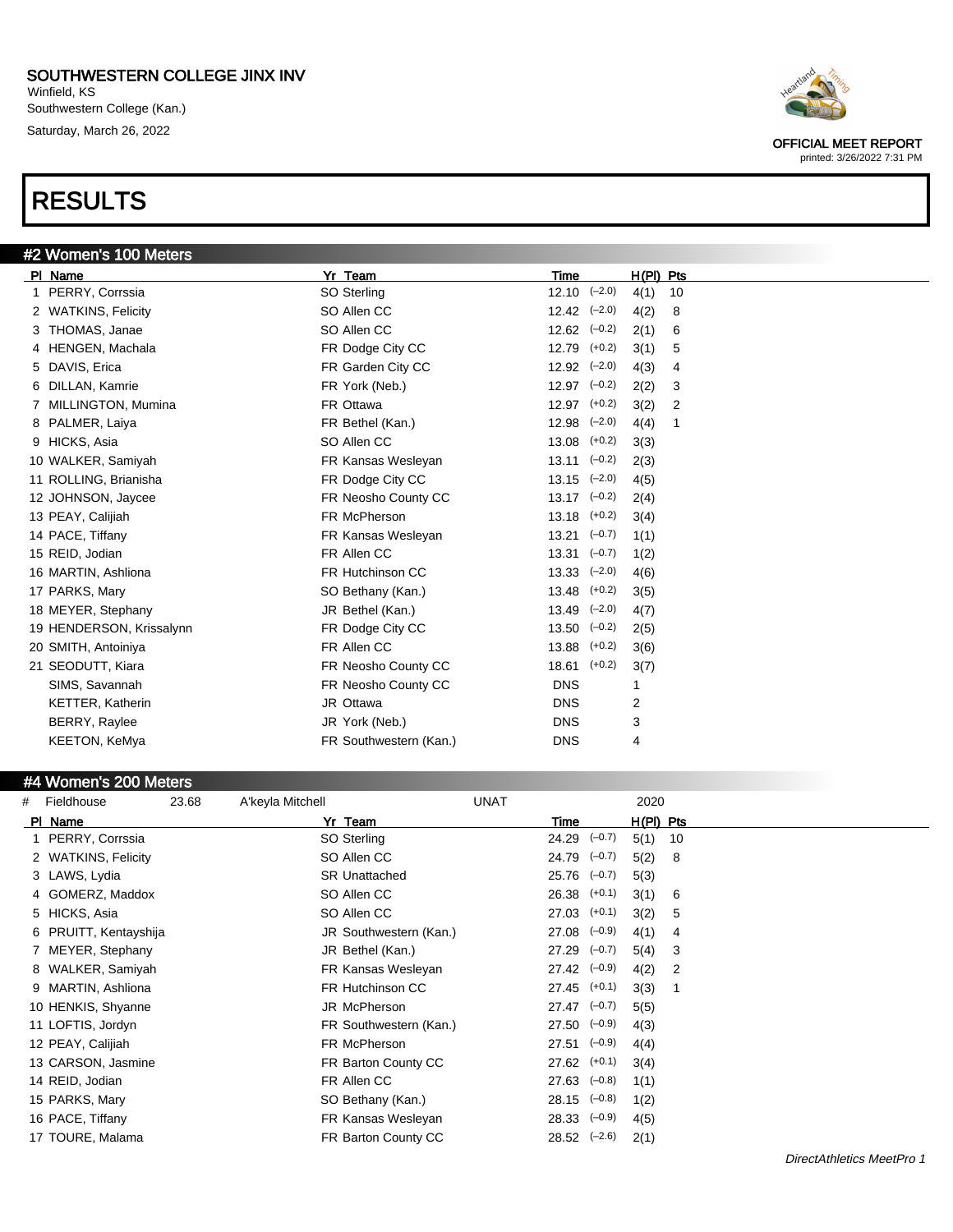Winfield, KS Southwestern College (Kan.) Saturday, March 26, 2022

# RESULTS



#### #6 Women's 400 Meters

| $\ddot{}$ | Meet                       | 55.56 | Nicole Green           | Unattached  |             | 1998           |
|-----------|----------------------------|-------|------------------------|-------------|-------------|----------------|
| #         | Fieldhouse                 | 53.17 | A'keyla Mitchell       | <b>UNAT</b> |             | 2020           |
| PI        | Name                       |       | Yr Team                | Time        | $H(PI)$ Pts |                |
|           | 1 LAWS, Lydia              |       | <b>SR Unattached</b>   | 57.94       | 3(1)        |                |
|           | MCSEVENEY, Danielle        |       | SO Bethany (Kan.)      | 1:01.23     | 3(2)        | 10             |
|           | 3 GOMERZ, Maddox           |       | SO Allen CC            | 1:01.75     | 2(1)        | 8              |
| 4         | MANN, Bailey               |       | FR Kansas Wesleyan     | 1:01.97     | 3(3)        | 6              |
| 5         | DAVIS, Erica               |       | FR Garden City CC      | 1:02.01     | 3(4)        | 5              |
| 6         | PRUITT, Kentayshija        |       | JR Southwestern (Kan.) | 1:02.34     | 3(5)        | 4              |
|           | <b>WASHINGTON, Tamayia</b> |       | FR Kansas Wesleyan     | 1:02.85     | 3(6)        | 3              |
| 8         | <b>HENKIS, Shyanne</b>     |       | JR McPherson           | 1:02.93     | 3(7)        | $\overline{2}$ |
| 9         | LOFTIS, Jordyn             |       | FR Southwestern (Kan.) | 1:03.23     | 2(2)        |                |
|           | 10 HENDERSON, Krissalynn   |       | FR Dodge City CC       | 1:03.67     | 3(8)        |                |
|           | 11 ROUSE, Hailey           |       | FR Southwestern (Kan.) | 1:04.73     | 2(3)        |                |
|           | 12 BAETZ, Courtney         |       | FR Hutchinson CC       | 1:04.99     | 2(4)        |                |
|           | 13 WILSON, Daegiona        |       | JR Southwestern (Kan.) | 1:05.84     | 2(5)        |                |
|           | 14 COLEMAN, Jessica        |       | FR Southwestern (Kan.) | 1:07.05     | 1(1)        |                |
|           | 15 KLIMKOWSKI, Katie       |       | FR Southwestern (Kan.) | 1:09.98     | 1(2)        |                |
|           | 16 JENSEN, Kierra          |       | FR Southwestern (Kan.) | 1:10.11     | 2(6)        |                |
|           | 17 LANCASTER, Kacie        |       | JR Southwestern (Kan.) | 1:14.16     | 2(7)        |                |
|           | 18 GRAVES, Morgan          |       | SR Southwestern (Kan.) | 1:18.59     | 2(8)        |                |
|           | 19 STORY, Serenity         |       | FR Southwestern (Kan.) | 1:19.06     | 1(3)        |                |
|           | 20 KIRTON, Anna-Lise       |       | FR Southwestern (Kan.) | 1:20.52     | 1(4)        |                |
|           | CHESTER, Jessica           |       | <b>FR Sterling</b>     | <b>DNS</b>  | 1           |                |



OFFICIAL MEET REPORT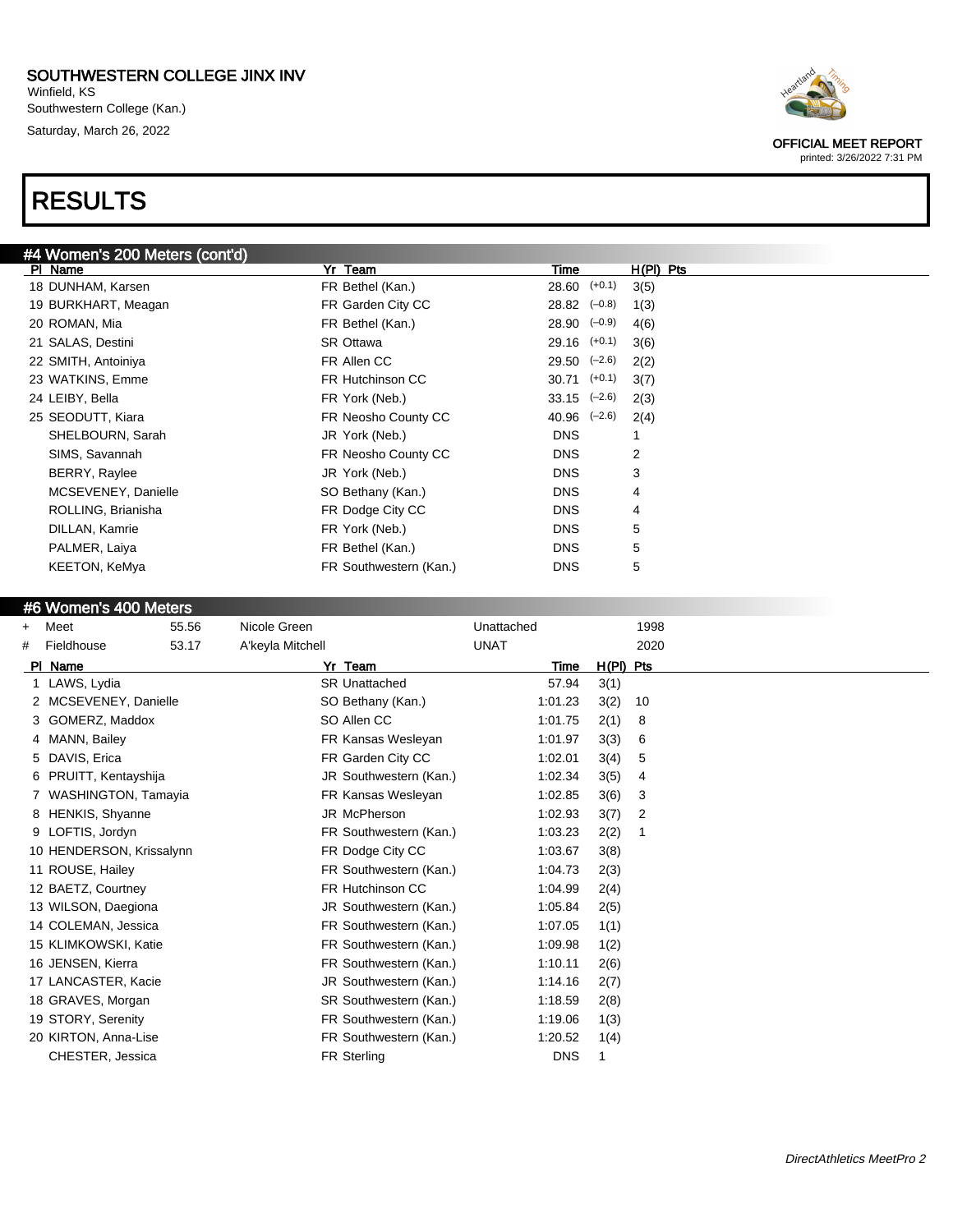Winfield, KS Southwestern College (Kan.) Saturday, March 26, 2022

# RESULTS

|  |  | #8 Women's 800 Meters |
|--|--|-----------------------|
|  |  |                       |

#10 Women's 1500 Meters



OFFICIAL MEET REPORT

printed: 3/26/2022 7:31 PM

|           | #8 women's 800 meters |         |                         |            |                |  |
|-----------|-----------------------|---------|-------------------------|------------|----------------|--|
| $\ddot{}$ | Meet                  | 2:09.51 | Lysaira Roman-Del Valle | Unattached | 2005           |  |
| #         | Fieldhouse            | 2:08.77 | <b>Emily Diederich</b>  | <b>KSU</b> | 1998           |  |
|           | PI Name               |         | Yr Team                 | Time       | $H(PI)$ Pts    |  |
| 1         | DEINES, Tabetha       |         | JR Kansas Wesleyan      | 2:15.69    | 2(1)<br>10     |  |
|           | 2 ESCOBAR, Destiny    |         | JR Ottawa               | 2:29.64    | 2(2)<br>8      |  |
|           | 3 MOUSER, Kylie       |         | FR Kansas Wesleyan      | 2:31.09    | 2(3)<br>6      |  |
|           | 4 PADILLA, Karol      |         | FR Dodge City CC        | 2:32.51    | 2(4)<br>5      |  |
|           | 5 ORNELAS, Yessenia   |         | FR Dodge City CC        | 2:37.45    | 2(5)<br>4      |  |
|           | 6 HERNANDEZ, Miranda  |         | FR Dodge City CC        | 2:40.66    | 2(6)<br>3      |  |
|           | GAONA, Daniella       |         | SO Kansas Wesleyan      | 2:40.69    | 2(7)<br>2      |  |
|           | RAMIREZ, Jennae       |         | SO Ottawa               | 2:42.38    | 1(1)<br>-1     |  |
|           | 9 KOPPES, Josie       |         | FR Kansas Wesleyan      | 2:42.75    | 1(2)           |  |
|           | 10 PARAMORE, Rylee    |         | SO Bethany (Kan.)       | 2:44.97    | 2(8)           |  |
|           | 11 RHODES, Regan      |         | SO Kansas Wesleyan      | 2:45.15    | 2(9)           |  |
|           | 12 BURKHART, Meagan   |         | FR Garden City CC       | 2:46.61    | 1(3)           |  |
|           | 13 PENA, Delsinay     |         | FR Neosho County CC     | 2:47.56    | 1(4)           |  |
|           | 14 ROJO, Ruby         |         | FR Dodge City CC        | 2:48.91    | 1(5)           |  |
|           | 15 BODEN, Elyse       |         | SO Bethany (Kan.)       | 2:50.09    | 1(6)           |  |
|           | 16 THOMPSON, Samantha |         | FR McPherson            | 2:54.31    | 1(7)           |  |
|           | 17 PILSNER, Savannah  |         | FR Kansas Wesleyan      | 2:56.20    | 1(8)           |  |
|           | 18 GARCIA, Cielo      |         | FR Garden City CC       | 2:56.69    | 1(9)           |  |
|           | 19 FLORES, Maria      |         | SR Bethany (Kan.)       | 3:09.50    | 1(10)          |  |
|           | 20 BESKE, Mattia      |         | SO York (Neb.)          | 3:11.12    | 1(11)          |  |
|           | CARR, Timberly        |         | FR York (Neb.)          | <b>DNS</b> | $\overline{2}$ |  |
|           | JUAREZ, Laura         |         | FR Neosho County CC     | <b>DNS</b> | 2              |  |
|           | JOHNSON, Jaycee       |         | FR Neosho County CC     | <b>DNS</b> | $\mathbf{1}$   |  |
|           | BARTLETT, Clara       |         | FR Dodge City CC        | <b>DNS</b> | $\overline{2}$ |  |
|           | HITCHCOCK, Georgia    |         | JR McPherson            | <b>DNS</b> | $\overline{2}$ |  |
|           |                       |         |                         |            |                |  |

#### Pl Name Yr Team Time H(Pl) Pts 1 DEINES, Tabetha JR Kansas Wesleyan 4:40.37 2(1) 10 2 COCKING, Louise FR Hutchinson CC 4:51.28 2(2) 8 3 MARTINEZ, Stephanie JR Kansas Wesleyan 5:03.56 2(3) 6 4 CHERUIYOT, Shareen FR Garden City CC 5:08.56 2(4) 5 5 WILSON, Daegiona JR Southwestern (Kan.) 5:15.16 2(5) 4 6 PADILLA, Karol FR Dodge City CC 5:20.30 1(1) 3 7 GAONA, Daniella **So Kansas Wesleyan** 5:23.16 1(2) 2 8 ORNELAS, Yessenia FR Dodge City CC 5:23.18 1(3) 1 9 MEYER, Anastasia **FR Hutchinson CC** 5:23.93 2(6) 10 GRABER, Natalie SR Bethel (Kan.) 5:26.56 2(7) 11 JENSEN, Kierra FR Southwestern (Kan.) 5:29.28 2(8) 12 GRAUER, Sydney FR Hutchinson CC 5:30.22 2(9) 13 HERNANDEZ, Miranda FR Dodge City CC 5:31.82 2(10) 14 KLIMKOWSKI, Katie FR Southwestern (Kan.) 5:35.26 2(11) 15 RHODES, Regan SO Kansas Wesleyan 5:36.11 2(12) 16 LANCASTER, Kacie JR Southwestern (Kan.) 5:37.59 2(13)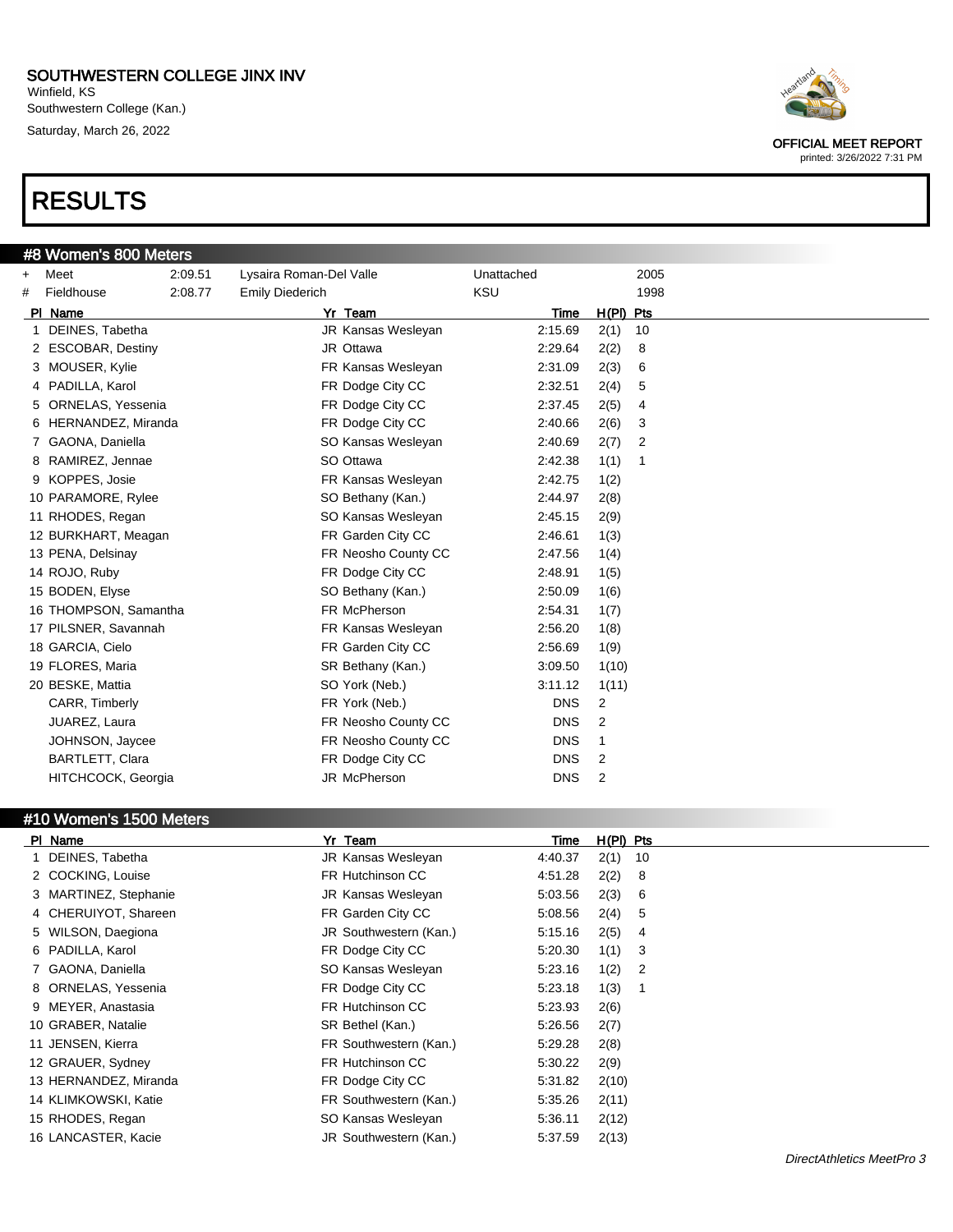Winfield, KS Southwestern College (Kan.) Saturday, March 26, 2022

# RESULTS



#### #12 Women's 5000 Meters

| # Fieldhouse       | 16:28.65 | Janet Haskin        | <b>KSU</b> | 1990 |  |
|--------------------|----------|---------------------|------------|------|--|
| PI Name            |          | Yr Team             | Time       | Pts  |  |
| 1 LAGAT, Valentine |          | FR Garden City CC   | 19:06.52   | 10   |  |
| 2 DELAPAZ, Cynthia |          | FR Dodge City CC    | 19:26.09   | 8    |  |
| 3 DEHART, Hannah   |          | SO York (Neb.)      | 19:43.72   | 6    |  |
| 4 LOGAN, Elizabeth |          | JR York (Neb.)      | 20:13.60   | 5    |  |
| 5 VALDEZ, Edith    |          | FR Dodge City CC    | 20:32.51   | 4    |  |
| 6 FRITZ, Jordan    |          | SR Ottawa           | 24:42.35   | 3    |  |
| HERRERA, Karina    |          | FR Barton County CC | <b>DNS</b> |      |  |
| ROSS, Jamaira      |          | FR Ottawa           | <b>DNS</b> |      |  |
|                    |          |                     |            |      |  |

#### #13 Women's 100m Hurdles

|                          |                    | Wind: (+0.4) |                |  |
|--------------------------|--------------------|--------------|----------------|--|
| PI Name                  | Yr Team            | Time         | <b>Pts</b>     |  |
| 1 WILBORN, Diondra       | FR Garden City CC  | 15.06        | 10             |  |
| 2 WILSON, Sydney         | <b>SR Sterling</b> | 15.12        | 8              |  |
| 3 HENGEN, Machala        | FR Dodge City CC   | 15.94        | 6              |  |
| 4 LEE, Suleica           | <b>SR Ottawa</b>   | 16.43        | 5              |  |
| 5 GRAME, Aubry           | SO Bethel (Kan.)   | 17.00        | 4              |  |
| 6 SHAW, Alyssa           | FR York (Neb.)     | 18.12        | 3              |  |
| 7 MENDOZA, Alexandra     | FR Bethel (Kan.)   | 18.35        | $\overline{2}$ |  |
| CHOATE, Diamond          | FR Garden City CC  | <b>DNS</b>   |                |  |
| #16 Women's 400m Hurdles |                    |              |                |  |
| PI Name                  | Yr Team            | Time         | Pts            |  |
| 1 HENGEN, Machala        | FR Dodge City CC   | 1:06.63      | 10             |  |
| 2 ROMNEY, Keneah         | FR Hutchinson CC   | 1:08.64      | 8              |  |

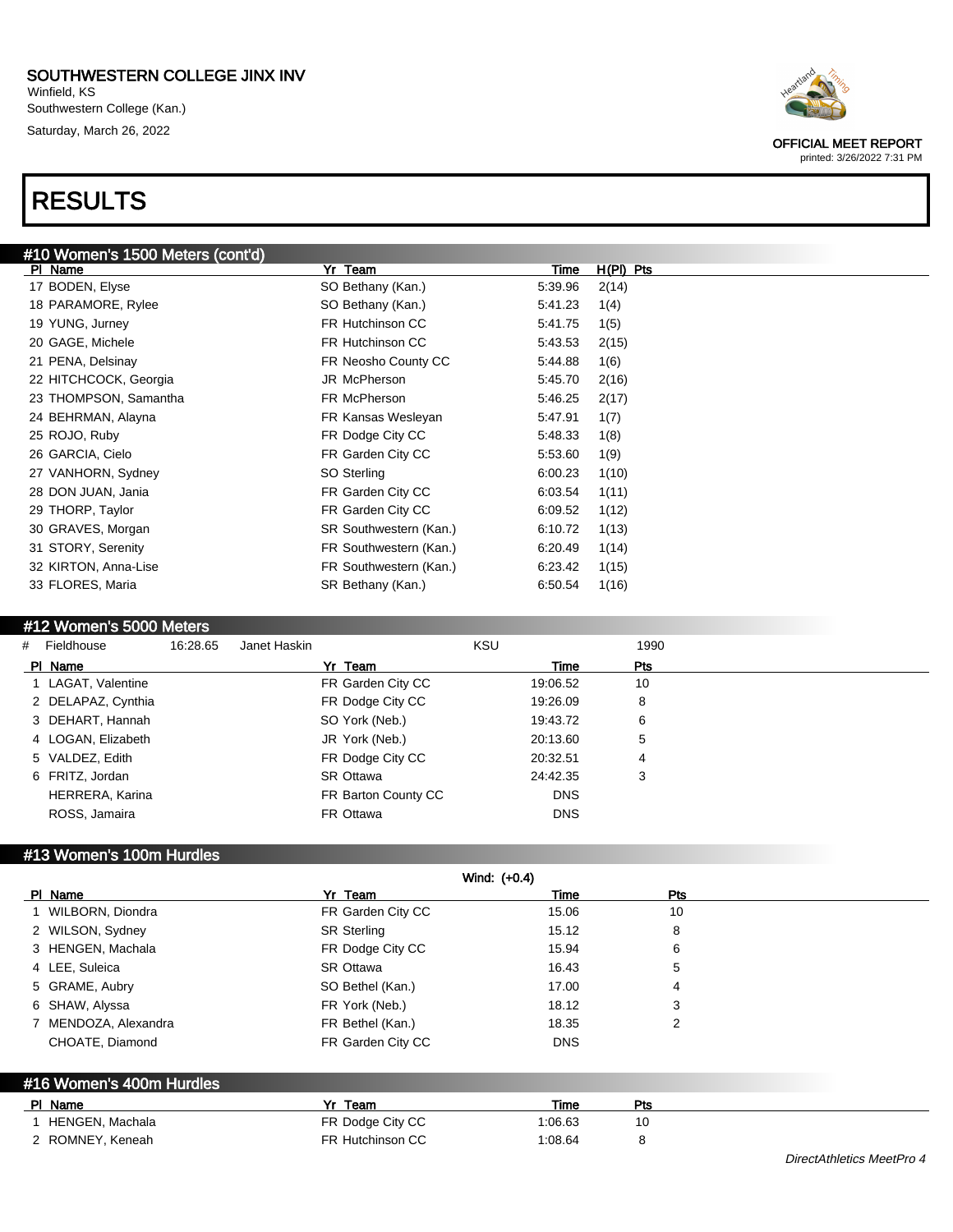Winfield, KS Southwestern College (Kan.) Saturday, March 26, 2022



#### OFFICIAL MEET REPORT

printed: 3/26/2022 7:31 PM

# RESULTS

| #16 Women's 400m Hurdles (cont'd) |                     |            |     |
|-----------------------------------|---------------------|------------|-----|
| PI Name                           | Yr Team             | Time       | Pts |
| 3 GRAME, Aubry                    | SO Bethel (Kan.)    | 1:09.21    | 6   |
| 4 JOHNSON, Jaycee                 | FR Neosho County CC | 1:10.29    | 5   |
| 5 MENDOZA, Alexandra              | FR Bethel (Kan.)    | 1:13.10    | 4   |
| 6 CHOATE, Diamond                 | FR Garden City CC   | 1:15.44    | د.  |
| 7 SHAW, Alyssa                    | FR York (Neb.)      | 1:20.24    |     |
| WILBORN, Diondra                  | FR Garden City CC   | <b>DNS</b> |     |

### #18 Women's 3000m Steeple

| PI Name            | Yr Team             | Time       | Pts |  |
|--------------------|---------------------|------------|-----|--|
| GEESAMAN, Maria    | JR York (Neb.)      | 11:49.20   | 10  |  |
| 2 BUCKHAULTS, Noel | FR Hutchinson CC    | 12:11.58   | 8   |  |
| 3 ROSS, Jamaira    | FR Ottawa           | 12:39.31   |     |  |
| 4 JUAREZ, Laura    | FR Neosho County CC | 13:06.41   |     |  |
| CASTILLO, Cecilia  | FR York (Neb.)      | <b>DNF</b> |     |  |

### #20 Women's 4 x 100m Relay

| <b>PI</b> | Team                    |                           | Time       | Pts |
|-----------|-------------------------|---------------------------|------------|-----|
|           | Southwestern (Kan.) (A) |                           | 48.77      | 10  |
|           | 1) BOOKER, Rachel JR    | 2) KEETON, KeMya FR       |            |     |
|           | 3) HILL, Kyah FR        | 4) TERRY, Lauryn FR       |            |     |
|           | 2 Bethel (Kan.) (A)     |                           | 50.72      | 8   |
|           | 1) GRAME, Aubry SO      | 2) MEYER, Stephany JR     |            |     |
|           | 3) ROMAN, Mia FR        | 4) PALMER, Laiya FR       |            |     |
|           | 3 Kansas Wesleyan (A)   |                           | 51.21      | 6   |
|           | 1) WALKER, Samiyah FR   | 2) WASHINGTON, Tamayia FR |            |     |
|           | 3) PACE, Tiffany FR     | 4) MANN, Bailey FR        |            |     |
|           | 4 Garden City CC (A)    |                           | 51.98      | 5   |
|           | 1) WILBORN, Diondra FR  | 2) MORENO, Areli FR       |            |     |
|           | 3) JAGELS, McKenna FR   | 4) DAVIS, Erica FR        |            |     |
|           | Ottawa (A)              |                           | <b>DNS</b> |     |
|           | 1) BARBEIRO, Nina FR    | 2) MILLINGTON, Mumina FR  |            |     |
|           | 3) WEEMS, Jordyn FR     | 4) ESCOBAR, Destiny JR    |            |     |
|           |                         |                           |            |     |

| #22 Women's 4 x 200m Relay |                        |         |     |  |
|----------------------------|------------------------|---------|-----|--|
| PI Team                    |                        | Time    | Pts |  |
| Southwestern (Kan.) (A)    |                        | 1:42.18 | 10  |  |
| 1) TERRY, Lauryn FR        | 2) HILL, Kyah FR       |         |     |  |
| 3) HANNA, Meliah FR        | 4) BOOKER, Rachel JR   |         |     |  |
| 2 York (Neb.) (A)          |                        | 1:52.09 | 8   |  |
| 1) DILLAN, Kamrie FR       | 2) DINKLER, Makayla FR |         |     |  |
| 3) CARR, Sadie JR          | $ 4\rangle$            |         |     |  |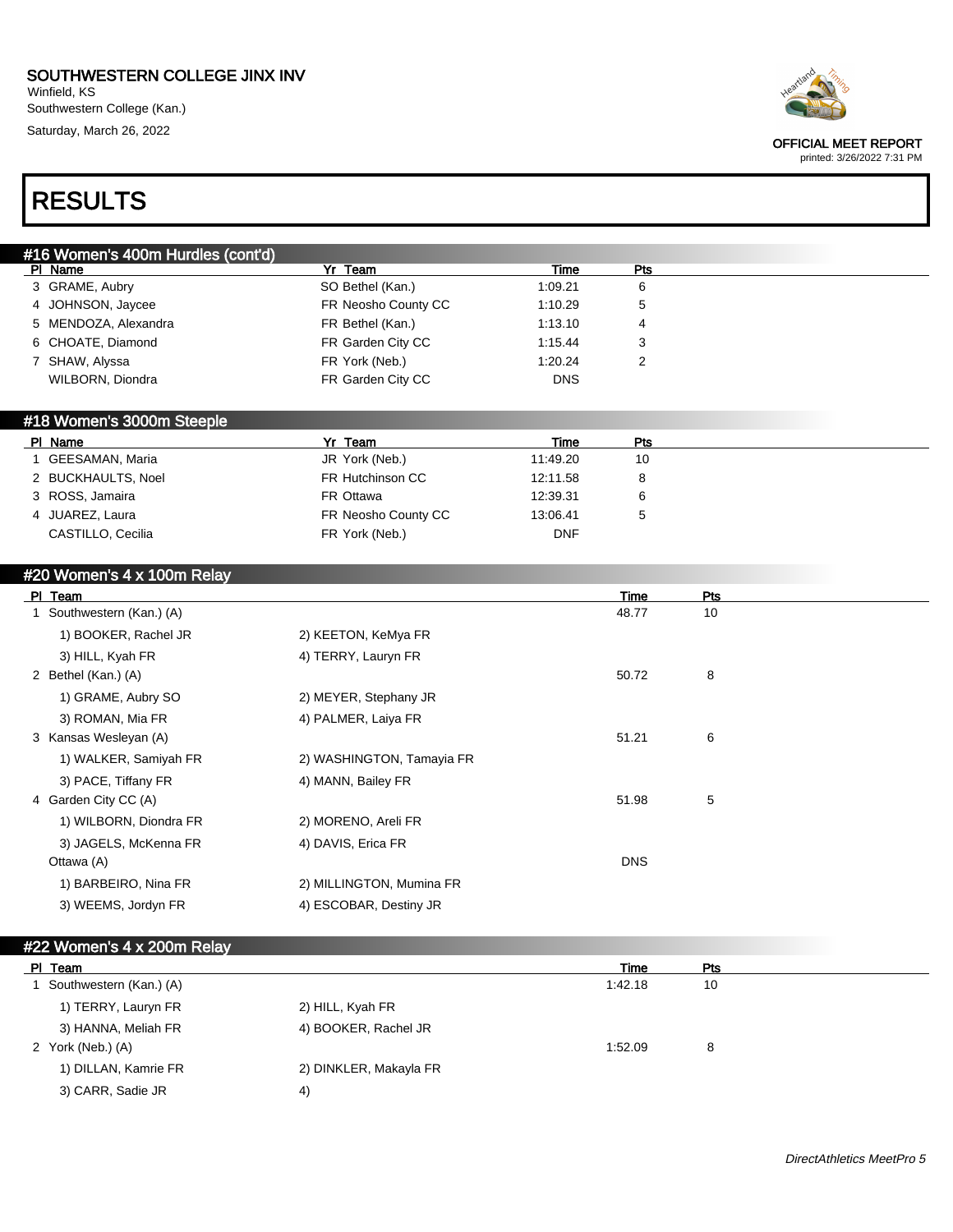Winfield, KS Southwestern College (Kan.) Saturday, March 26, 2022

RESULTS



OFFICIAL MEET REPORT

printed: 3/26/2022 7:31 PM

## #22 Women's 4 x 200m Relay (cont'd)<br>\_PL\_Team Pl Team Time Pts 3 Ottawa (A) 1:55.86 6 1) BARBEIRO, Nina FR 2) SALAS, Destini SR 3) WEEMS, Jordyn FR 4) FREEMAN, Laura JR #24 Women's 4 x 400m Relay + Meet 3:37.98 KSU 2014 # Fieldhouse 3:27.42 KSU 2015 Pl Team Time Pts 1 Dodge City CC (A) 2008 12:18.27 10 1) HENGEN, Machala FR 2) HENDERSON, Krissalynn FR 3) PADILLA, Karol FR 4) ROLLING, Brianisha FR 2 Southwestern (Kan.) (B) 4:24.58 8 1) ROUSE, Hailey FR 2) KEETON, KeMya FR  $3)$  4) 3 Hutchinson CC (A) 4:35.64 6 1) WHITE, Aidyn FR 2) ROMNEY, Keneah FR 3) BAETZ, Courtney FR 4) WATKINS, Emme FR 4:44.80 4:44.80 5 1) DINKLER, Makayla FR 2) CARR, Sadie JR 3) CASTILLO, Cecilia FR 4) SHAW, Alyssa FR Southwestern (Kan.) (A) DNS 1) LOFTIS, Jordyn FR 2) TERRY, Lauryn FR 3) BOOKER, Rachel JR 4) Bethel (Kan.) (A) DNS 1) GRAME, Aubry SO 2) MEYER, Stephany JR 3) PALMER, Laiya FR 4) ROMAN, Mia FR Garden City CC (A) DNS 1) WILBORN, Diondra FR 2) CHERUIYOT, Shareen FR 3) DAVIS, Erica FR 4) JAGELS, McKenna FR Ottawa (A) DNS 1) ESCOBAR, Destiny JR 2) RAMIREZ, Jennae SO

#### #41 Mixed 4X400 Relay

3) WEEMS, Jordyn FR 4) ROSS, Jamaira FR

| PI Team                 |                          | Time    | Pts |
|-------------------------|--------------------------|---------|-----|
| Southwestern (Kan.) (A) |                          | 3:43.66 | 10  |
| 1) HILL, Kyah FR        | 2) HANNA, Meliah FR      |         |     |
| 3) MOFFETT, Chris FR    | 4) WRIGHT, Slavoski JR   |         |     |
| 2 Ottawa (A)            |                          | 3:45.48 | 8   |
| 1) FRAZIER, Ramarco FR  | 2) MILLINGTON, Mumina FR |         |     |
| 3) BARBEIRO, Nina FR    | 4) BELL, Javion SO       |         |     |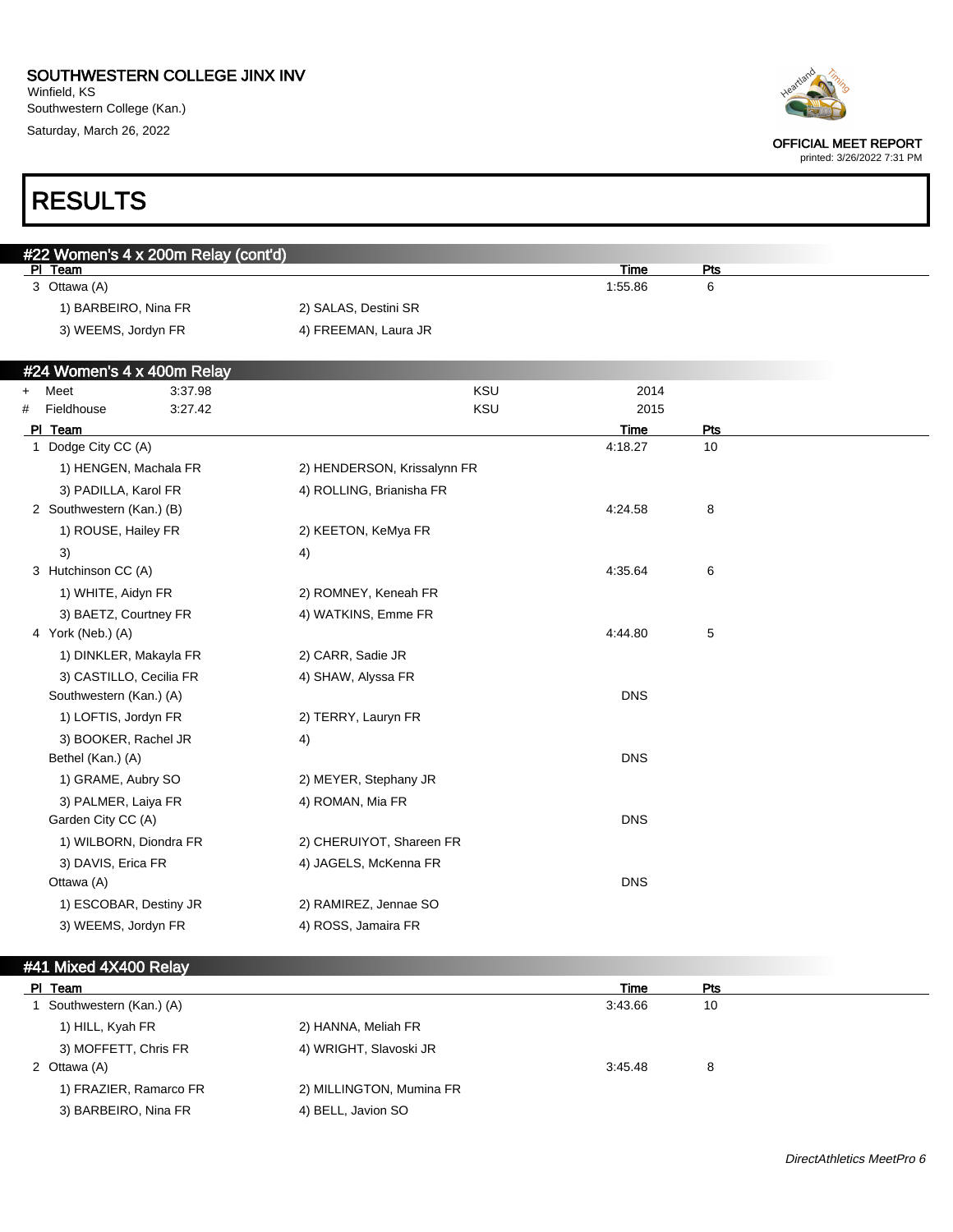Winfield, KS Southwestern College (Kan.) Saturday, March 26, 2022

# RESULTS

|                        | #41 Mixed 4X400 Relay (cont'd) |                        |         |            |
|------------------------|--------------------------------|------------------------|---------|------------|
| PI Team                |                                |                        | Time    | <b>Pts</b> |
| 3 York (Neb.) (A)      |                                |                        | 3:46.71 | 6          |
|                        | 1) HODSON, Anthony FR          | 2) DILLAN, Kamrie FR   |         |            |
|                        | 3) GEESAMAN, Maria JR          | 4) SANTAELLA, Zxavy FR |         |            |
| 4 Neosho County CC (A) |                                |                        | 3:48.17 | 5          |
|                        | 1) ARAFOL, Joshua FR           | 2) JOHNSON, Jaycee FR  |         |            |
|                        | 3) JUAREZ, Laura FR            | 4) KIPRONO, Billy FR   |         |            |
| 5 Bethany (Kan.) (A)   |                                |                        | 3:59.66 | 4          |
|                        | 1) MCSEVENEY, Danielle SO      | 2) AITA, Keelan FR     |         |            |
|                        | 3) PARAMORE, Rylee SO          | 4) GORDON, Cameron SO  |         |            |
| 6 Ottawa (B)           |                                |                        | 4:05.54 | 3          |
|                        | 1) MCAHAN, Jacob FR            | 2) WEEMS, Jordyn FR    |         |            |
|                        | 3) ROSS, Jamaira FR            | 4) JACKSON, Cameron SO |         |            |
| 7 Hutchinson CC (A)    |                                |                        | 4:06.05 | 2          |
|                        | 1) JANTZEN, Jade FR            | 2) COCKING, Louise FR  |         |            |
|                        | 3) GEISSINGER, Aaron FR        | 4) BUCKHAULTS, Noel FR |         |            |
|                        |                                |                        |         |            |

## #26 Women's High Jump

| + Meet                | 1.85m | Gwen Wentland          |                   |         | <b>KSU</b> |            |            |            |      | 1992 |         |     |  |
|-----------------------|-------|------------------------|-------------------|---------|------------|------------|------------|------------|------|------|---------|-----|--|
| # Fieldhouse          | 1.94m | Gwen Wentland          |                   |         | KSU        |            |            |            |      | 1995 |         |     |  |
| PI Name               |       | Yr Team                | <b>Mark</b> 1.35  |         | 1.40       | 1.45       | 1.50       | 1.55       | 1.60 | 1.65 | 1.68    | Pts |  |
| 1 WILSON, Sydney      |       | <b>SR Sterling</b>     | 1.68m             | -P      | P          | P          | P          | $\circ$    | O    | XXO  | $\circ$ | 10  |  |
| 2 LEE, Suleica        |       | SR Ottawa              | 1.50 <sub>m</sub> | P       | $\circ$    | O          | XO         | <b>XXX</b> |      |      |         | 8   |  |
| 3 NORRIS, Molly       |       | <b>FR Barton Count</b> | 1.45m             | $\circ$ | $\circ$    | $\circ$    | <b>XXX</b> |            |      |      |         | 5.5 |  |
| 3 UNRUH, Gabi         |       | FR Hutchinson C        | 1.45m             | $\circ$ | $\circ$    | $\circ$    | <b>XXX</b> |            |      |      |         | 5.5 |  |
| 5 GENTRY, Diamond     |       | FR McPherson           | 1.45m             | - P     | $\circ$    | XO         | <b>XXX</b> |            |      |      |         | 4   |  |
| 6 TOURE, Malama       |       | <b>FR Barton Count</b> | 1.45m             | $\circ$ | XO         | XO         | <b>XXX</b> |            |      |      |         | 3   |  |
| 7 MORENO, Areli       |       | FR Garden City         | 1.45m             | $\circ$ | XXO        | XXO        | <b>XXX</b> |            |      |      |         | 2   |  |
| 8 CARSON, Jasmine     |       | <b>FR Barton Count</b> | 1.40m XXO         |         | XO         | <b>XXX</b> |            |            |      |      |         |     |  |
| 9 CROWELL, Lindsey    |       | FR Dodge City C        | 1.35m XO          |         | <b>XXX</b> |            |            |            |      |      |         |     |  |
| 9 JAGELS, McKenna     |       | FR Garden City         | 1.35m             | XO      | XXX        |            |            |            |      |      |         |     |  |
| ACUNA-ESPINOZA, Perla |       | FR Dodge City C        |                   | NH XXX  |            |            |            |            |      |      |         |     |  |
| ROMAN, Mia            |       | FR Bethel (Kan.)       | <b>DNS</b>        |         |            |            |            |            |      |      |         |     |  |

#### #28 Women's Pole Vault

| $+$ | Meet               | 4.15m | Meagan Gray            |                   |        |            | Oklahoma |      |            |            | 2019    |      |            |     |
|-----|--------------------|-------|------------------------|-------------------|--------|------------|----------|------|------------|------------|---------|------|------------|-----|
| #   | Fieldhouse         | 4.20m | Breanna Eveland        |                   |        | <b>KSU</b> |          |      |            |            | 2005    |      |            |     |
|     | PI Name            |       | Yr Team                | Mark 2.35         |        | 2.50       | 2.65     | 2.80 | 2.95       | 3.10       | 3.16    | 3.25 | 3.40       | Pts |
|     | BROWN, Kiana       |       | FR Hutchinson C        | 3.25m             | P      | P          | P        | O    | O          | XXO        | XXO     | XXO  | <b>XXX</b> | 10  |
|     | 2 MARTINEZ, Violet |       | FR Hutchinson C        | 3.10 <sub>m</sub> | P      | P          | P        | O    | O          |            | XXO XXX |      |            | 8   |
|     | 3 CARR, Sadie      |       | JR York (Neb.)         | 2.95m             | P      | O          | $\circ$  | O    | XXO        | <b>XXX</b> |         |      |            | 6   |
|     | 4 HARTLEY, Bailey  |       | FR McPherson           | 2.80m             | P      | P          | O        | XO   | <b>XXX</b> |            |         |      |            | 5   |
|     | COCKRAM, Ashley    |       | <b>FR Southwestern</b> |                   | NH XXX |            |          |      |            |            |         |      |            |     |
|     | JAGELS, McKenna    |       | FR Garden City         | <b>NH</b>         |        |            |          |      |            |            |         |      |            |     |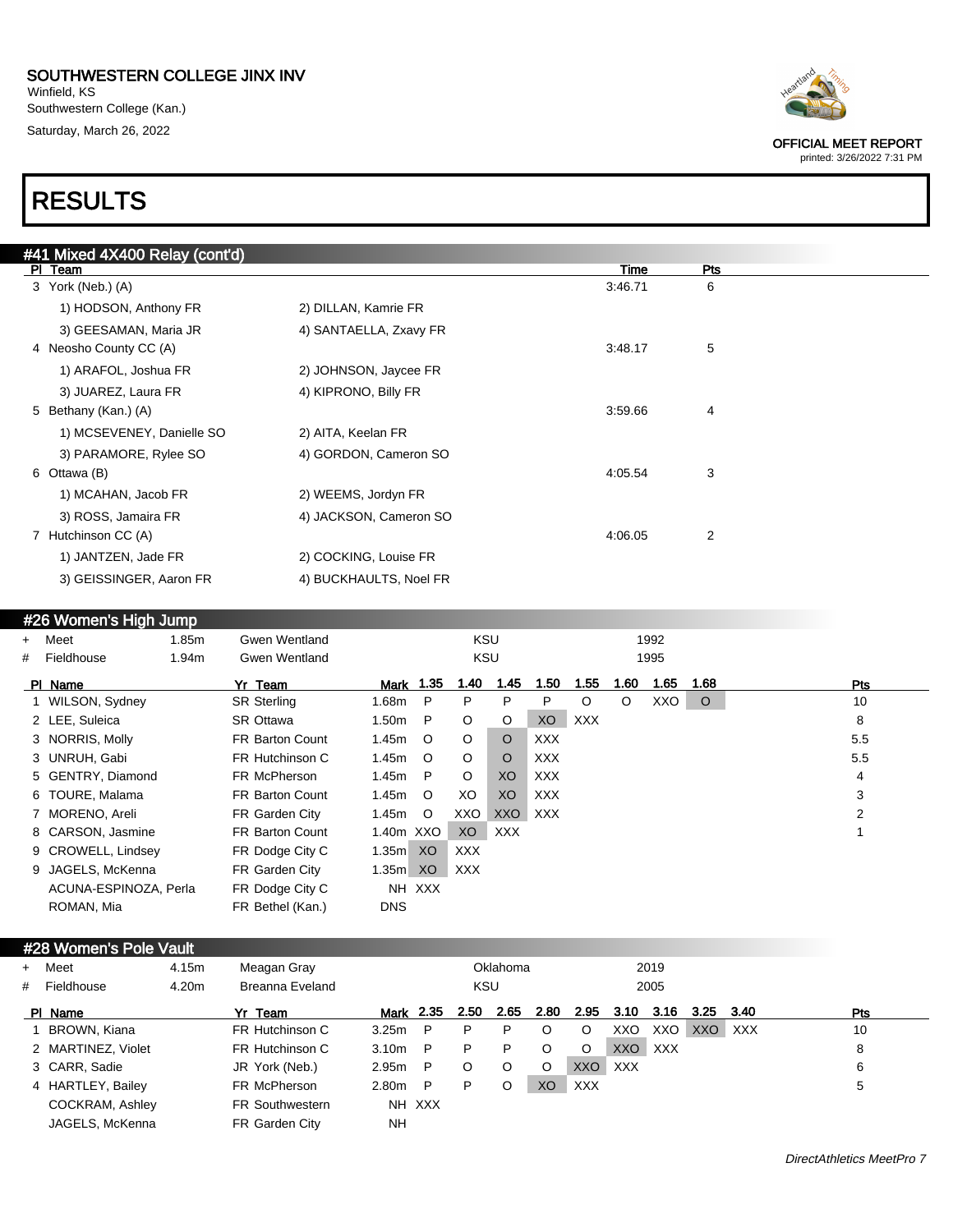Winfield, KS Southwestern College (Kan.) Saturday, March 26, 2022

# RESULTS

|     | #30 Women's Long Jump |       |                        |                                                          |              |                             |                                                                         |               |                               |              |                |
|-----|-----------------------|-------|------------------------|----------------------------------------------------------|--------------|-----------------------------|-------------------------------------------------------------------------|---------------|-------------------------------|--------------|----------------|
| $+$ | Meet                  | 6.09m | <b>Essence Thomas</b>  |                                                          | Oklahoma     |                             |                                                                         | 2019          |                               |              |                |
| #   | Fieldhouse            | 6.64m | Akela Jones            |                                                          | <b>KSU</b>   |                             |                                                                         | 2016          |                               |              |                |
|     | PI Name               |       | Yr Team                | Mark                                                     | Rnd 1        | Rnd 2                       | Rnd 3                                                                   | Rnd 4         | Rnd 5                         | Rnd 6        | Pts            |
|     | 1 DUNHAM, Karsen      |       | FR Bethel (Kan.)       | $5.02m (-0.1)$                                           | $4.91(-1.3)$ | $4.92(-0.2)$                | $5.02(-0.1)$                                                            | $4.80(-0.6)$  | $4.96 (+1.2)$                 | <b>FOUL</b>  | 10             |
|     | 2 THOMAS, Janae       |       | SO Allen CC            | 4.82m $(-0.9)$                                           | <b>FOUL</b>  | $4.82(-0.9)$                | <b>FOUL</b>                                                             | $4.55(-1.5)$  | <b>FOUL</b>                   | <b>FOUL</b>  | 8              |
|     | 3 WEEMS, Jordyn       |       | FR Ottawa              | 4.66m $(-0.5)$                                           | $4.66(-0.5)$ | <b>FOUL</b>                 | <b>FOUL</b>                                                             | <b>FOUL</b>   | <b>FOUL</b>                   | <b>FOUL</b>  | 6              |
|     | 4 MEYER, Stephany     |       | JR Bethel (Kan.)       | $4.65m (+0.6)$                                           |              | 4.59 (+0.1) $ $ 4.47 (-2.6) | $4.61(-0.4)$                                                            | $4.65 (+0.6)$ | $4.65(-0.1)$                  | <b>FOUL</b>  | 5              |
|     | 5 WHITE, Aidyn        |       | FR Hutchinson C        | $4.51m (+0.0)$                                           |              | $4.38(-0.9)$ $4.51(+0.0)$   | <b>FOUL</b>                                                             |               | 4.27 (+1.2) $ 4.28$ (+0.0)    | $4.25(-0.4)$ | 4              |
|     | 6 LANE, Juliet        |       | SO Ottawa              | 4.47m $(-1.4)$ 4.47 $(-1.4)$ 4.39 $(-0.4)$               |              |                             | <b>FOUL</b>                                                             |               | 4.25 (+0.4) $ $ 4.22 (-1.0)   | <b>FOUL</b>  | 3              |
|     | 7 MORENO, Areli       |       | FR Garden City         | 4.46m $(-1.4)$ 4.46 $(-1.4)$ 4.20 $(-1.7)$ 4.33 $(-0.5)$ |              |                             |                                                                         |               | $4.30 (+0.4)$ $  4.15 (-1.1)$ | $4.28(+1.2)$ | $\overline{2}$ |
|     | 8 PARKS, Mary         |       | SO Bethany (Kan        | 4.41m $(-0.2)$                                           |              |                             | 4.27 $(-0.6)$ 4.41 $(-0.2)$ 3.96 $(-0.4)$                               |               | $4.16 (+0.0)$ $4.19 (-1.2)$   | <b>FOUL</b>  |                |
|     | 9 CHOATE, Diamond     |       | FR Garden City         | $4.30m (+0.7)$                                           |              |                             | 4.29 (+0.6) 4.30 (+0.7) 4.04 (+0.1) 3.85 (-0.3) 3.74 (-1.9) 4.15 (+0.6) |               |                               |              |                |
|     | 10 FREEMAN, Laura     |       | JR Ottawa              | 3.79m $(+0.2)$                                           | <b>FOUL</b>  | $3.79 (+0.2)$               | <b>FOUL</b>                                                             |               |                               |              |                |
|     | REID, Jodian          |       | FR Allen CC            | <b>DNS</b>                                               |              |                             |                                                                         |               |                               |              |                |
|     | BUMGARNER, Lydia      |       | <b>JR Southwestern</b> | <b>DNS</b>                                               |              |                             |                                                                         |               |                               |              |                |
|     | DINKLER, Makayla      |       | FR York (Neb.)         | <b>DNS</b>                                               |              |                             |                                                                         |               |                               |              |                |

### #32 Women's Triple Jump + Meet 13.35m Mikeisha Welcome Oklahoma 2019 # Fieldhouse 13.75m Stacey Bowers BU 1999 Pl Name 3 Yr Team 3 Mark 3 Rnd 2 Rnd 3 Rnd 4 Rnd 5 Rnd 6 Pts 1 CARSON, Jasmine FR Barton Count 10.59m (+0.1) 10.52 (-0.4) FOUL 10.32 (+0.5) 10.59 (+0.1) FOUL FOUL 10 2 WATKINS, Emme FR Hutchinson C 9.78m (+0.6) FOUL FOUL 9.51 (+0.0) FOUL 9.78 (+0.6) 9.62 (–0.2) 8 3 WHITE, Aidyn FR Hutchinson C 9.50m (+0.3) FOUL FOUL FOUL FOUL 9.50 (+0.3) 9.32 (+0.4) 6 LANE, Juliet **SO Ottawa** DNS

### #34 Women's Shot Put

| #   | Fieldhouse           | 17.23m | Johansson, Axelina     |                   |             | Nebraska    |             |             | 12/10/2021  |             |            |
|-----|----------------------|--------|------------------------|-------------------|-------------|-------------|-------------|-------------|-------------|-------------|------------|
| $+$ | Meet                 | 17.68m | Jessica Cross          |                   |             | Unattached  |             | 1999        |             |             |            |
|     | PI Name              |        | Yr Team                | Mark              | Rnd 1       | Rnd 2       | Rnd 3       | Rnd 4       | Rnd 5       | Rnd 6       | F(PI) Pts  |
|     | 1 GOOKIN, Madison    |        | SO York (Neb.)         | 11.97m            | 11.45       | 11.12       | 11.97       | 11.55       | 11.64       | 11.93       | 2(1)<br>10 |
|     | 2 DOMINGUEZ, Amber   |        | JR York (Neb.)         | 11.68m            | 11.33       | 11.68       | 11.00       | 11.37       | 11.28       | 11.47       | 2(2)<br>8  |
|     | 3 SCOLES, Evie       |        | FR Southwestern        | 11.59m            | 11.59       | 11.27       | 11.47       | 11.40       | 11.49       | 11.57       | 2(3)<br>6  |
|     | 4 DENNIS, Sidney     |        | <b>SR Southwestern</b> | 11.51m            | 11.51       | 11.33       | 10.58       |             |             |             | 1(1)<br>5  |
|     | 5 JONES, Candice     |        | SO York (Neb.)         | 11.29m            | 11.22       | 11.29       | 11.03       | 11.23       | 10.75       | 10.53       | 2(4)<br>4  |
|     | 6 DOLL, Patrisha     |        | FR Hutchinson C        | 11.11m            | 11.04       | 10.56       | <b>FOUL</b> | 11.11       | 10.23       | 10.45       | 2(5)<br>3  |
|     | 7 HOLADAY, Nicole    |        | SO Kansas Wesl         | 10.98m            | 10.58       | 10.98       | 10.98       | <b>FOUL</b> | <b>FOUL</b> | <b>FOUL</b> | 2(6)<br>2  |
|     | 8 ZAIGER, Elizabeth  |        | FR York (Neb.)         | 10.55m            | <b>FOUL</b> | 10.17       | 10.04       | 9.37        | 10.55       | 9.88        | 2(7)       |
|     | 9 EARL, Ketura       |        | <b>FR Southwestern</b> | 10.29m            | 9.57        | 10.05       | 10.29       | 9.87        | <b>FOUL</b> | 10.04       | 2(8)       |
|     | 10 CHITTY, Molly     |        | JR Bethany (Kan        | 10.08m            | 9.77        | 9.73        | 10.08       |             |             |             | 2(9)       |
|     | 11 THOMAS, Amethyst  |        | JR Southwestern        | 10.02m            | 10.02       | <b>FOUL</b> | 9.37        |             |             |             | 1(2)       |
|     | 12 DAVIS, Lushous    |        | FR Hutchinson C        | 9.94 <sub>m</sub> | <b>FOUL</b> | 9.65        | 9.94        |             |             |             | 2(10)      |
|     | 13 DEGOLLADO, Serena |        | FR Garden City         | 9.92 <sub>m</sub> | 9.92        | <b>FOUL</b> | <b>FOUL</b> |             |             |             | 1(3)       |
|     | 14 FAUDERE, Karley   |        | SO Ottawa              | 9.76 <sub>m</sub> | 9.48        | 9.56        | 9.76        |             |             |             | 1(4)       |
|     | 15 BELL, Paiden      |        | SO Southwestern        | 9.74 <sub>m</sub> | 9.71        | <b>FOUL</b> | 9.74        |             |             |             | 2(11)      |
|     | 16 DEGNAN, Abby      |        | FR Garden City         | 9.58 <sub>m</sub> | 9.41        | 9.46        | 9.58        |             |             |             | 1(5)       |



OFFICIAL MEET REPORT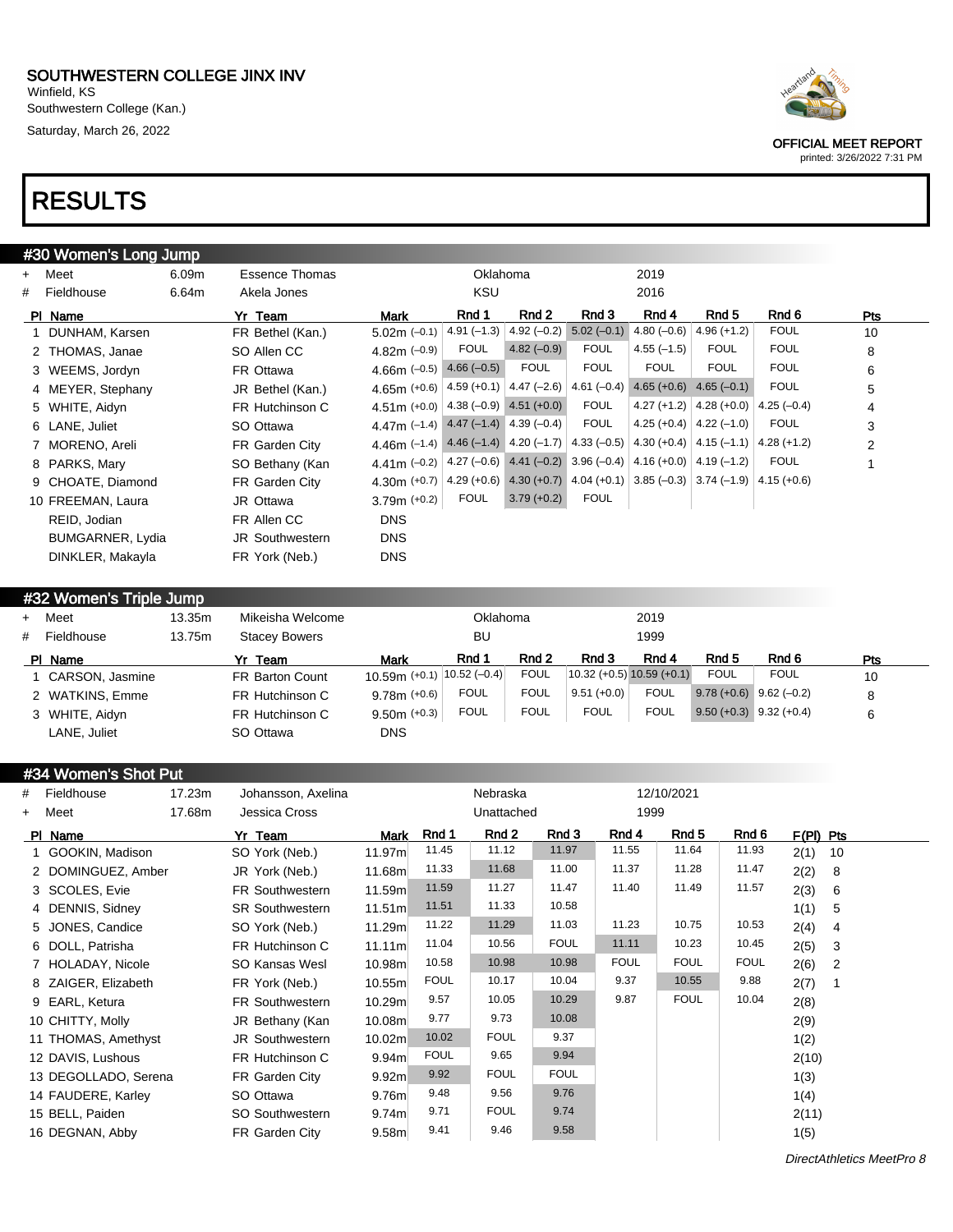Winfield, KS Southwestern College (Kan.) Saturday, March 26, 2022

# RESULTS

### #34 Women's Shot Put (cont'd)

| PI Name                                    | Yr Team         | <b>Mark</b>       | Rnd 1       | Rnd 2       | Rnd 3       | Rnd 4 | Rnd 5 | Rnd 6 | $F(PI)$ Pts    |
|--------------------------------------------|-----------------|-------------------|-------------|-------------|-------------|-------|-------|-------|----------------|
| 17 AGUILAR, Heidy                          | FR Garden City  | 9.33 <sub>m</sub> | 8.01        | 8.40        | 9.33        |       |       |       | 1(6)           |
| 18 JACOBS, Saffron                         | SO Kansas Wesl  | 8.92 <sub>m</sub> | 8.89        | <b>FOUL</b> | 8.92        |       |       |       | 1(7)           |
| 19 ALDRIDGE, Kiley                         | JR Bethany (Kan | 8.83m             | <b>FOUL</b> | <b>FOUL</b> | 8.83        |       |       |       | 1(8)           |
| 20 HERNANDEZ-CASTRO, Marise SO Kansas Wesl |                 | 8.62 <sub>m</sub> | <b>FOUL</b> | 8.62        | 8.18        |       |       |       | 1(9)           |
| UTTER, Ascha                               | FR York (Neb.)  | <b>NM</b>         | <b>FOUL</b> | <b>FOUL</b> | <b>FOUL</b> |       |       |       | $\overline{2}$ |
| PAYNE, Kanecia                             | FR Ottawa       | <b>DNS</b>        |             |             |             |       |       |       |                |
| SLATE, Hannah                              | SO Sterling     | <b>DNS</b>        |             |             |             |       |       |       |                |
| NAMUTH, Delanie                            | FR York (Neb.)  | <b>DNS</b>        |             |             |             |       |       |       |                |
|                                            |                 |                   |             |             |             |       |       |       |                |

#### #36 Women's Discus

| PI Name                | Yr Team          | <b>Mark</b> | Rnd 1       | Rnd 2       | Rnd 3       | Rnd 4       | Rnd <sub>5</sub> | Rnd 6       | F(PI) Pts              |
|------------------------|------------------|-------------|-------------|-------------|-------------|-------------|------------------|-------------|------------------------|
| 1 MURRELL-ROSS, Kelsie | FR Barton Count  | 44.22m      | 36.68       | 41.08       | 44.22       | 37.09       | <b>FOUL</b>      | 43.70       | 2(1)<br>10             |
| 2 SEWELL, Jada         | SO Barton Count  | 38.86m      | 38.86       | <b>FOUL</b> | 35.40       | <b>FOUL</b> | 27.00            | 33.00       | 2(2)<br>8              |
| 3 LATHAM, Efe          | FR Barton Count  | 37.68m      | 33.53       | <b>FOUL</b> | 37.68       | <b>FOUL</b> | <b>FOUL</b>      | <b>FOUL</b> | 2(3)<br>6              |
| 4 SCHROCK, Hannah      | FR Hutchinson C  | 36.97m      | 33.91       | 36.97       | <b>FOUL</b> | 30.87       | 35.90            | <b>FOUL</b> | 2(4)<br>5              |
| 5 DOMINGUEZ, Amber     | JR York (Neb.)   | 36.08m      | 33.77       | 34.50       | 36.08       | 33.45       | <b>FOUL</b>      | 33.49       | 2(5)<br>4              |
| 6 GOOKIN, Madison      | SO York (Neb.)   | 35.70m      | <b>FOUL</b> | 34.88       | 35.70       | 33.57       | <b>FOUL</b>      | <b>FOUL</b> | 2(6)<br>3              |
| 7 JOHNSON, Jaine       | FR Ottawa        | 35.53m      | 32.27       | 35.53       | <b>FOUL</b> | 34.38       | 35.15            | <b>FOUL</b> | 2(7)<br>$\overline{2}$ |
| 8 DELAINE, Deja        | SO Ottawa        | 34.25m      | 33.82       | 32.11       | 33.35       | 33.72       | 34.25            | 32.12       | 1(1)                   |
| 9 DAVIS, Lushous       | FR Hutchinson C  | 33.58m      | 33.58       | <b>FOUL</b> | <b>FOUL</b> | 33.21       | 32.36            | 32.55       | 2(8)                   |
| 10 SCOLES, Evie        | FR Southwestern  | 33.16m      | 29.41       | 33.09       | 33.16       |             |                  |             | 1(2)                   |
| 11 JACOBS, Saffron     | SO Kansas Wesl   | 32.31m      | <b>FOUL</b> | <b>FOUL</b> | 32.31       |             |                  |             | 2(9)                   |
| 12 ESCOBAR, Destiny    | JR Ottawa        | 32.08m      | 31.39       | <b>FOUL</b> | 32.08       |             |                  |             | 2(10)                  |
| 13 UTTER, Ascha        | FR York (Neb.)   | 32.01m      | 28.86       | 32.01       | 27.37       |             |                  |             | 2(11)                  |
| 14 CORLEY, Kalyn       | JR Bethel (Kan.) | 31.49m      | 31.49       | 31.13       | 30.57       |             |                  |             | 2(12)                  |
| 15 DEGOLLADO, Serena   | FR Garden City   | 31.42m      | 31.42       | <b>FOUL</b> | <b>FOUL</b> |             |                  |             | 1(3)                   |
| 16 THOMAS, Lillian     | FR Barton Count  | 31.17m      | 31.17       | <b>FOUL</b> | 29.11       |             |                  |             | 2(13)                  |
| 17 JONES, Candice      | SO York (Neb.)   | 31.10m      | 31.10       | 30.82       | 28.30       |             |                  |             | 1(4)                   |
| 18 FAUDERE, Karley     | SO Ottawa        | 30.78m      | 30.78       | 30.58       | 30.37       |             |                  |             | 1(5)                   |
| 19 AGUILAR, Heidy      | FR Garden City   | 30.34m      | 30.34       | <b>FOUL</b> | 29.31       |             |                  |             | 1(6)                   |
| 20 ALEXANDER, Cori     | FR McPherson     | 28.97m      | 28.97       | <b>FOUL</b> | 26.29       |             |                  |             | 1(7)                   |
| 21 CHITTY, Molly       | JR Bethany (Kan  | 28.94m      | 28.94       | 26.82       | 26.92       |             |                  |             | 1(8)                   |
| 22 ZAIGER, Elizabeth   | FR York (Neb.)   | 26.51m      | <b>FOUL</b> | 26.51       | 22.70       |             |                  |             | 1(9)                   |
| 23 DEGNAN, Abby        | FR Garden City   | 25.20m      | 19.97       | 25.20       | <b>FOUL</b> |             |                  |             | 1(10)                  |
| 24 BARBER, Laurel      | SO Ottawa        | 23.88m      | 21.16       | 23.88       | 21.62       |             |                  |             | 1(11)                  |
| 25 THOMAS, Amethyst    | JR Southwestern  | 20.88m      | 17.13       | 18.45       | 20.88       |             |                  |             | 1(12)                  |
| NAMUTH, Delanie        | FR York (Neb.)   | <b>NM</b>   |             |             |             |             |                  |             | 1                      |

### #38 Women's Hammer

| PI Name             | Yr Team                | Mark   | Rnd 1       | Rnd 2       | Rnd 3       | Rnd 4       | Rnd 5       | Rnd 6       | $F(PI)$ Pts |
|---------------------|------------------------|--------|-------------|-------------|-------------|-------------|-------------|-------------|-------------|
| 1 LATHAM, Efe       | <b>FR Barton Count</b> | 47.33m | 45.95       | <b>FOUL</b> | <b>FOUL</b> | 47.33       | 42.74       | 45.56       | 2(1)<br>10  |
| 2 SEWELL, Jada      | SO Barton Count        | 47.06m | 41.77       | <b>FOUL</b> | 47.06       | <b>FOUL</b> | 45.23       | <b>FOUL</b> | 2(2)<br>- 8 |
| 3 RODRIGUEZ, Ariana | SO Barton Count        | 44.70m | 44.70       | 43.21       | 41.39       | 43.22       | 42.63       | <b>FOUL</b> | 2(3)<br>- 6 |
| 4 DENNIS, Sidney    | <b>SR Southwestern</b> | 44.29m | <b>FOUL</b> | 38.12       | 42.86       | 44.29       | <b>FOUL</b> | <b>FOUL</b> | 2(4)        |
| 5 CORLEY, Kalyn     | JR Bethel (Kan.)       | 42.78m | 42.78       | <b>FOUL</b> | 41.50       | 42.07       | 41.00       | 38.94       | 2(5)        |

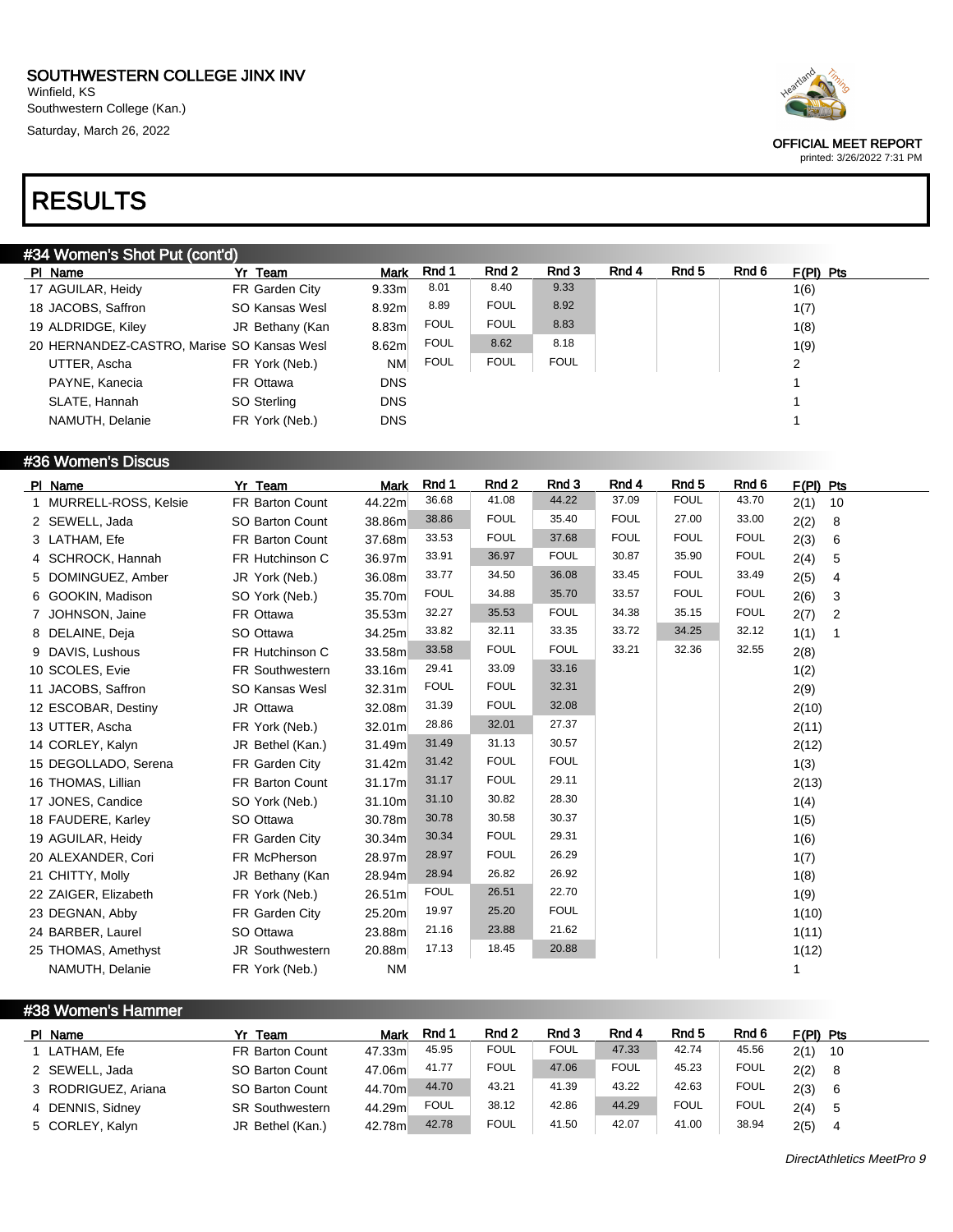Winfield, KS Southwestern College (Kan.) Saturday, March 26, 2022

# RESULTS

| #38 Women's Hammer (cont'd)               |                        |             |             |             |             |             |                  |             |             |
|-------------------------------------------|------------------------|-------------|-------------|-------------|-------------|-------------|------------------|-------------|-------------|
| PI Name                                   | Yr Team                | <b>Mark</b> | Rnd 1       | Rnd 2       | Rnd 3       | Rnd 4       | Rnd <sub>5</sub> | Rnd 6       | $F(PI)$ Pts |
| 6 DOMINGUEZ, Amber                        | JR York (Neb.)         | 41.89m      | <b>FOUL</b> | 41.39       | 39.06       | 41.14       | 37.82            | 41.89       | 2(6)<br>3   |
| 7 HERNANDEZ-CASTRO, Marise SO Kansas Wesl |                        | 40.77m      | 34.29       | 40.07       | 36.99       | 40.77       | <b>FOUL</b>      | 40.22       | 2(7)<br>2   |
| 8 CHITTY, Molly                           | JR Bethany (Kan        | 40.10m      | 37.73       | 37.84       | 38.71       | 39.66       | 40.10            | 38.31       | 1(1)<br>1   |
| 9 SCHROCK, Hannah                         | FR Hutchinson C        | 38.68m      | 37.36       | 38.68       | 35.70       | <b>FOUL</b> | 37.79            | <b>FOUL</b> | 1(2)        |
| 10 GOOKIN, Madison                        | SO York (Neb.)         | 37.85m      | 37.85       | <b>FOUL</b> | <b>FOUL</b> |             |                  |             | 2(8)        |
| 11 DAVIS, Lushous                         | FR Hutchinson C        | 37.46m      | 37.25       | 37.46       | 36.62       |             |                  |             | 2(9)        |
| 12 ALDRIDGE, Kiley                        | JR Bethany (Kan        | 36.60m      | 34.52       | 36.33       | 36.60       |             |                  |             | 2(10)       |
| 13 EARL, Ketura                           | <b>FR Southwestern</b> | 36.35m      | <b>FOUL</b> | 36.35       | 34.00       |             |                  |             | 1(3)        |
| 14 HOLADAY, Nicole                        | SO Kansas Wesl         | 36.25m      | 36.25       | 35.41       | <b>FOUL</b> |             |                  |             | 2(11)       |
| 15 ZAIGER, Elizabeth                      | FR York (Neb.)         | 35.32m      | 34.91       | 35.32       | <b>FOUL</b> |             |                  |             | 1(4)        |
| 16 RABORN, Sydney                         | SR Ottawa              | 35.00m      | 34.30       | <b>FOUL</b> | 35.00       |             |                  |             | 2(12)       |
| 17 DOLL, Patrisha                         | FR Hutchinson C        | 34.49m      | 31.98       | 34.49       | <b>FOUL</b> |             |                  |             | 1(5)        |
| 18 DEGOLLADO, Serena                      | FR Garden City         | 33.59m      | 29.79       | 33.59       | 33.13       |             |                  |             | 1(6)        |
| 19 MUNOZ, Nayeli                          | SO Southwestern        | 32.91m      | 29.76       | 32.91       | 30.63       |             |                  |             | 1(7)        |
| 20 BELL, Paiden                           | SO Southwestern        | 31.77m      | 31.77       | <b>FOUL</b> | 31.20       |             |                  |             | 1(8)        |
| 21 GRIZZLE, Mariah                        | JR Ottawa              | 30.12m      | <b>FOUL</b> | <b>FOUL</b> | 30.12       |             |                  |             | 1(9)        |
| 22 JOHNSON, Jaine                         | FR Ottawa              | 30.00m      | 30.00       | <b>FOUL</b> | <b>FOUL</b> |             |                  |             | 1(10)       |
| 23 AGUILAR, Heidy                         | FR Garden City         | 27.41m      | <b>FOUL</b> | 27.41       | <b>FOUL</b> |             |                  |             | 1(11)       |
| 24 THOMAS, Amethyst                       | JR Southwestern        | 25.95m      | 23.27       | 25.95       | 24.18       |             |                  |             | 1(12)       |
| 25 DEGNAN, Abby                           | FR Garden City         | 25.42m      | 25.42       | <b>FOUL</b> | 25.19       |             |                  |             | 1(13)       |
| JONES, Candice                            | SO York (Neb.)         | <b>NM</b>   | <b>FOUL</b> | <b>FOUL</b> | <b>FOUL</b> |             |                  |             |             |
| WALKER, Ruth                              | FR York (Neb.)         | <b>NM</b>   | <b>FOUL</b> | <b>FOUL</b> | <b>FOUL</b> |             |                  |             |             |
| DELAINE, Deja                             | SO Ottawa              | <b>NM</b>   | <b>FOUL</b> | <b>FOUL</b> | <b>FOUL</b> |             |                  |             | 2           |
| UTTER, Ascha                              | FR York (Neb.)         | <b>NM</b>   | <b>FOUL</b> | <b>FOUL</b> | <b>FOUL</b> |             |                  |             | 2           |

#### #40 Women's Javelin

| PI Name             | Yr Team                | Mark               | Rnd 1       | Rnd 2 | Rnd 3       | Rnd 4       | Rnd 5       | Rnd 6       | Pts            |
|---------------------|------------------------|--------------------|-------------|-------|-------------|-------------|-------------|-------------|----------------|
| BARBER, Laurel      | SO Ottawa              | 39.39m             | 39.39       | 37.55 | 34.97       | 35.17       | 33.34       | 37.07       | 10             |
| 2 TORRES, Shade     | SO Dodge City C        | 36.33m             | 36.33       | 35.21 | 33.70       | 35.57       | 31.41       | 33.11       | 8              |
| 3 CLAUSSEN, Taylor  | FR Bethany (Kan        | 36.19m             | 33.85       | 32.40 | 35.91       | 34.15       | 33.01       | 36.19       | 6              |
| 4 RABORN, Sydney    | <b>SR Ottawa</b>       | 34.31 <sub>m</sub> | 33.13       | 33.87 | 34.31       | 31.84       | <b>FOUL</b> | <b>FOUL</b> | 5              |
| 5 LATHAM, Efe       | <b>FR Barton Count</b> | 34.17m             | 27.37       | 33.41 | 29.86       | <b>FOUL</b> | 34.17       | 32.45       | 4              |
| 6 MARLATT, Maya     | FR Ottawa              | 34.05m             | <b>FOUL</b> | 29.83 | 34.05       | <b>FOUL</b> | 28.81       | 32.83       | 3              |
| 7 CORLEY, Kalyn     | JR Bethel (Kan.)       | 33.72m             | 32.12       | 33.11 | 33.72       | 30.67       | 29.86       | 31.49       | $\overline{2}$ |
| 8 GRIZZLE, Mariah   | JR Ottawa              | 33.31 <sub>m</sub> | 30.19       | 30.19 | 33.31       | 28.87       | <b>FOUL</b> | 28.79       | 1              |
| 9 MURCHISON, Gabby  | <b>FR Southwestern</b> | 32.83m             | 32.83       | 24.22 | 31.43       |             |             |             |                |
| 10 THOMAS, Lillian  | <b>FR Barton Count</b> | 32.09m             | <b>FOUL</b> | 32.09 | <b>FOUL</b> | 25.72       | 25.85       | 22.57       |                |
| 11 SCHROCK, Hannah  | FR Hutchinson C        | 31.21m             | 29.63       | 31.21 | 27.93       |             |             |             |                |
| 12 DINKLER, Makayla | FR York (Neb.)         | 29.91m             | 26.05       | 29.91 | <b>FOUL</b> |             |             |             |                |
| 13 HEIMANN, Chris   | FR Southwestern        | 28.11m             | 28.11       | 25.39 | 23.56       |             |             |             |                |
| 14 SHELBOURN, Sarah | JR York (Neb.)         | 24.79m             | 22.78       | 24.79 | 21.23       |             |             |             |                |
| 15 ALDRIDGE, Kiley  | JR Bethany (Kan        | 23.77m             | 23.77       | 22.93 | 23.31       |             |             |             |                |
| 16 BURKHART, Meagan | FR Garden City         | 15.38m             | 14.82       | 15.38 | 12.01       |             |             |             |                |



OFFICIAL MEET REPORT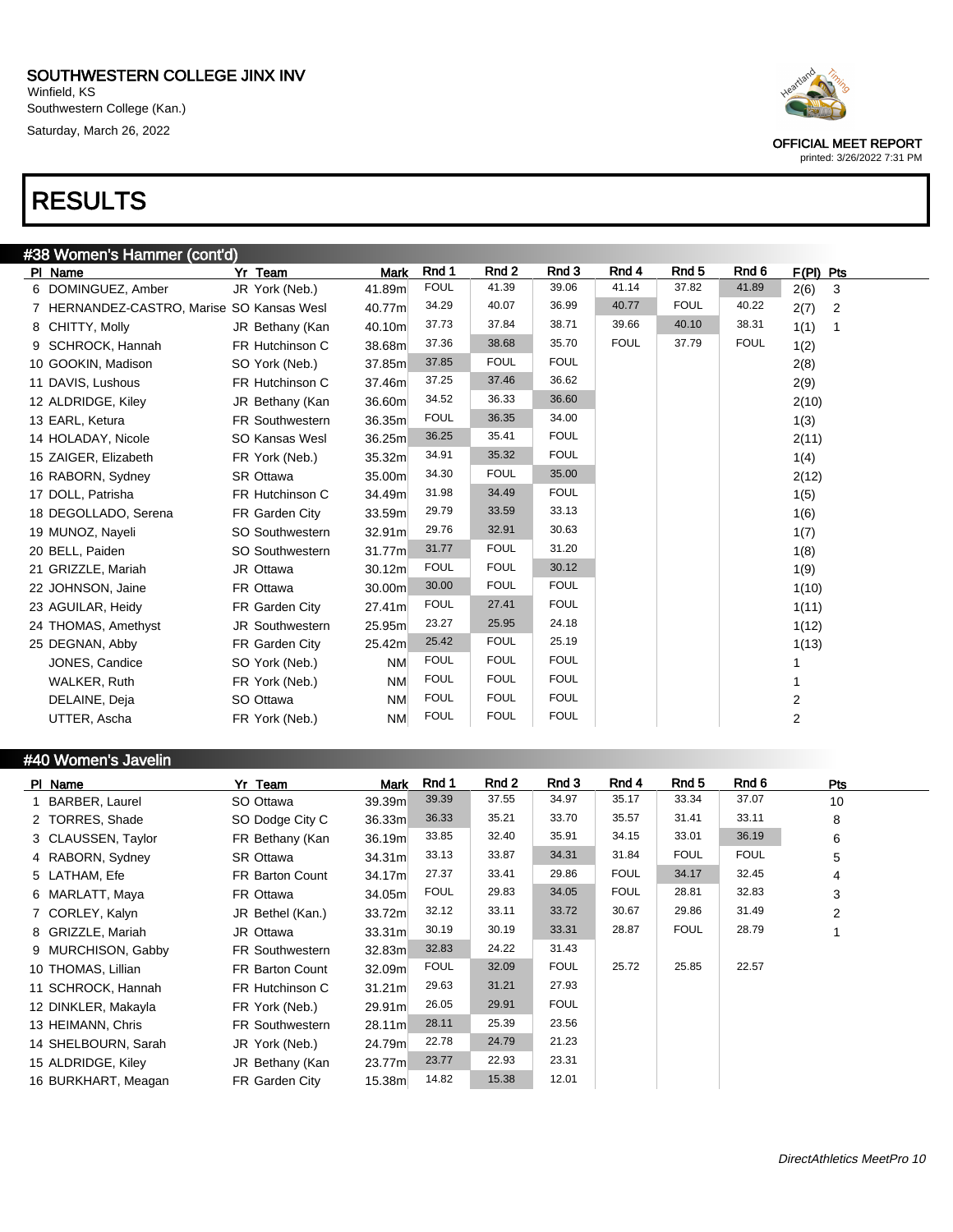Winfield, KS Southwestern College (Kan.) Saturday, March 26, 2022

# RESULTS

#1 I



OFFICIAL MEET REPORT printed: 3/26/2022 7:31 PM

| <sup>#1</sup> Men's 100 Meters |                         |                      |          |           |     |
|--------------------------------|-------------------------|----------------------|----------|-----------|-----|
| PI Name                        | Yr Team                 | Time                 |          | H(PI) Pts |     |
| 1 WAGNER, Jereun               | FR Garden City CC       | $10.64$ $(-1.4)$     |          | 5(1)      | 10  |
| 2 THOMPSON, Clyedterrious      | FR Hutchinson CC        | $10.68$ $(-1.4)$     |          | 5(2)      | 8   |
| 3 PALMER, Trey                 | SO Bethel (Kan.)        | $10.88$ $(-1.4)$     |          | 5(3)      | 6   |
| 4 CHANDLER, Trevin             | SR Bethany (Kan.)       | $11.06$ $(-1.2)$     |          | 3(1)      | 5   |
| 5 FERGUSON, Andrew             | SO Barton County CC     | $11.07$ $(-1.4)$     |          | 5(4)      | 4   |
| 6 PURCELL, Marcus              | FR Barton County CC     | $11.08$ $(-1.4)$     |          | 5(5)      | 3   |
| 7 HARDISON, Rock               | FR McPherson            | $11.10$ $(+0.1)$     |          | 1(1)      | 2   |
| 8 POWELL, Jaden                | FR Garden City CC       | $11.12$ $(+0.1)$     |          | 1(2)      | 0.5 |
| 8 GORDON, Cameron              | SO Bethany (Kan.)       | $11.12$ $(-0.3)$     |          | 2(1)      | 0.5 |
| 10 SUTHERLAND, Owen            | JR McPherson            | $11.27$ $(-0.3)$     |          | 2(2)      |     |
| 11 GARDENHIRE, Davion          | <b>FR Hutchinson CC</b> | $11.28$ $(-3.3)$     |          | 4(1)      |     |
| 12 NAVA, Fabian                | FR Garden City CC       | $11.35$ $(-1.2)$     |          | 3(2)      |     |
| 13 FRAZIER, Terry              | FR Allen CC             | $11.35 \quad (-0.3)$ |          | 2(3)      |     |
| 14 JOHN, Armani                | FR Allen CC             | $11.40$ $(-1.4)$     |          | 5(6)      |     |
| 15 TARANGO, Isaac              | FR Bethel (Kan.)        | $11.40 \quad (-3.3)$ |          | 4(2)      |     |
| 16 BRIDGES, Dre' Shun          | FR Hutchinson CC        | $11.41$ $(-1.4)$     |          | 5(7)      |     |
| 17 OJO, Inioluwa               | SO Bethany (Kan.)       | $11.43$ $(-3.3)$     |          | 4(3)      |     |
| 18 SUBER, Treyone              | FR Garden City CC       | $11.52$ $(-1.2)$     |          | 3(3)      |     |
| 19 DOCKERY, Tishere            | FR Dodge City CC        | $11.52$ $(+0.1)$     |          | 1(3)      |     |
| 20 UNRUH, Corbin               | FR Bethel (Kan.)        | $11.54$ $(-1.2)$     |          | 3(4)      |     |
| 21 WILSON-SHIRAH, James        | SR Ottawa               | $11.55$ $(-3.3)$     |          | 4(4)      |     |
| 22 GEE, Santino                | <b>SR Ottawa</b>        | 11.58                | $(-1.2)$ | 3(5)      |     |
| 23 RIDENOUR, Seth              | FR Dodge City CC        | $11.59$ $(+0.1)$     |          | 1(4)      |     |

24 FERGUSON, Thaj **FR Garden City CC** 11.66 (-3.3) 4(5) 25 MADDEN, Xavier SO Barton County CC 11.67 (-3.3) 4(6) 26 SLATER, Garrett SO Bethel (Kan.) 11.72 (+0.1) 1(5) 27 SMITH, Xavier FR Hutchinson CC 11.88 (–1.2) 3(6) 28 FRANKLIN, Jahkoby FR Ottawa 11.90 (–0.3) 2(4) 29 DAFNEY, Andre **FR Garden City CC** 12.00 (-1.2) 3(7) 30 RANSOM, Marcus SO Sterling 12.02 (-3.3) 4(7) 31 HOUSE, Elijah **JR Bethany (Kan.)** 12.06 (-3.3) 4(8) 32 RADFORD, Carson FR Hutchinson CC 12.15 (–1.2) 3(8) 33 BURNS, Ethan **FR Dodge City CC** 12.46 (+0.1) 1(6) 34 SANDERS, Kenneth FR Bethany (Kan.) 12.50 (–0.3) 2(5) 35 CERVANTES, Alan **FR Dodge City CC** 12.64 (-0.3) 2(6) 36 STEGNER, Gabriel FR Hesston 12.96 (–0.3) 2(7) STAMPP, Zachary **EXAMP** FR Southwestern (Kan.) DNS 1 HUNTER, Sommaria **FR Southwestern (Kan.)** DNS 2 NORTON, Jordan **ER York (Neb.)** DNS 5

+ Meet 21.81 Pat Agwu KSU 2002 # Fieldhouse 20.89 Trell Kimmons HINDS 2006

Pl Name Yr Team Time H(Pl) Pts 1 THOMPSON, Clyedterrious FR Hutchinson CC + 21.35 (+0.3) 8(1) 10

2 WAGNER, Jereun **FR Garden City CC** + 21.37 (+0.3) 8(2) 8

#3 Men's 200 Meters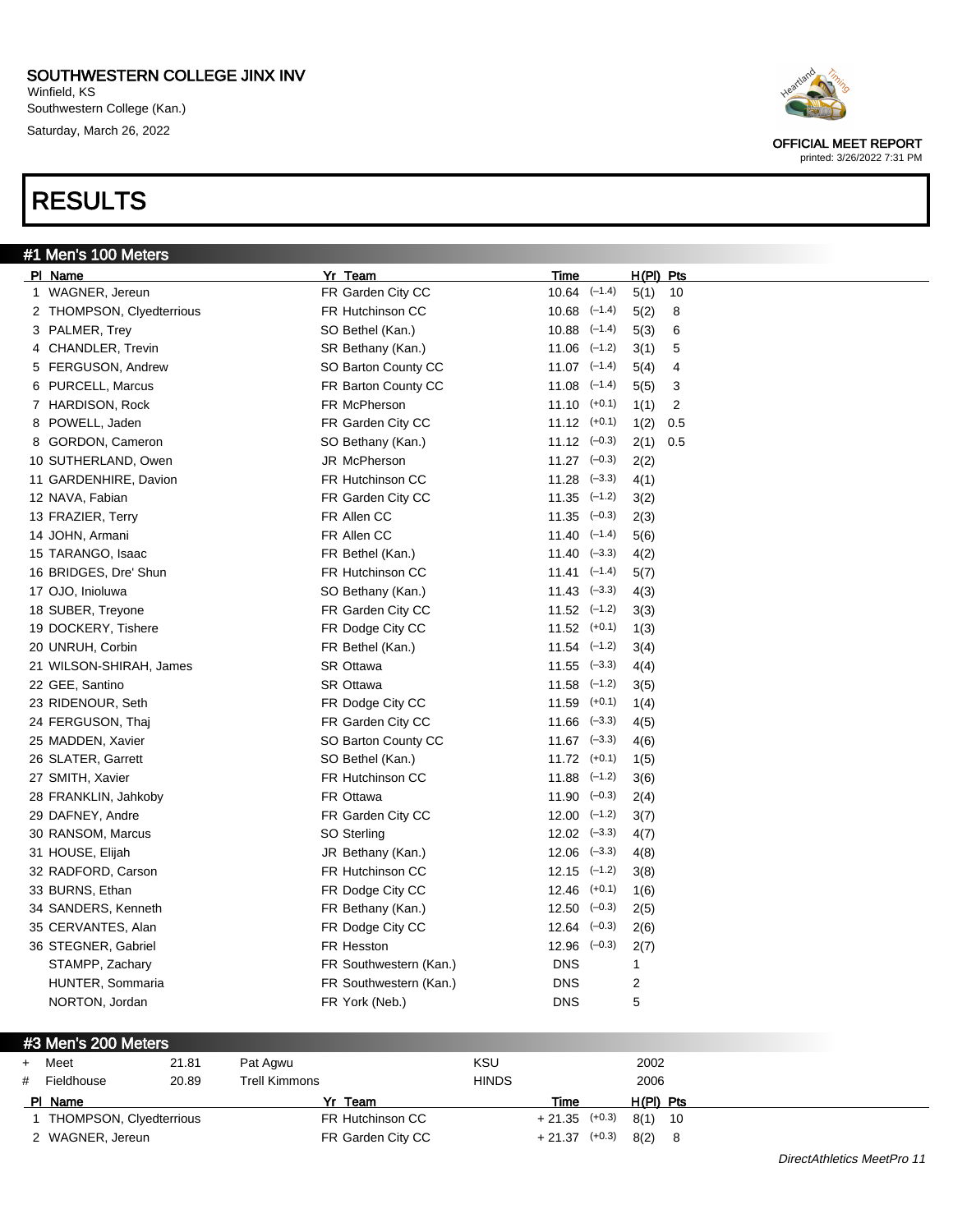Winfield, KS Southwestern College (Kan.) Saturday, March 26, 2022

# RESULTS



| #3 Men's 200 Meters (cont'd) |                        |                   |           |   |  |
|------------------------------|------------------------|-------------------|-----------|---|--|
| PI Name                      | Yr Team                | <b>Time</b>       | H(PI) Pts |   |  |
| 3 PURCELL, Marcus            | FR Barton County CC    | $21.82$ (+0.3)    | 8(3)      | 6 |  |
| 4 VON STADE, Zander          | FR Barton County CC    | $21.90$ $(-0.1)$  | 7(1)      | 5 |  |
| GORDON, Cameron<br>5         | SO Bethany (Kan.)      | 21.91<br>$(-0.1)$ | 7(2)      | 4 |  |
| PALMER, Trey<br>6            | SO Bethel (Kan.)       | 22.01<br>$(+0.3)$ | 8(4)      | 3 |  |
| 7 GANT, Elijah               | FR Allen CC            | 22.08<br>$(+0.3)$ | 8(5)      | 2 |  |
| <b>HARDISON, Rock</b><br>8   | FR McPherson           | $22.12$ $(+0.4)$  | 6(1)      | 1 |  |
| <b>FERGUSON, Andrew</b><br>9 | SO Barton County CC    | $22.14$ $(+0.3)$  | 8(6)      |   |  |
| 10 GARDENHIRE, Davion        | FR Hutchinson CC       | $22.18$ $(-0.1)$  | 7(3)      |   |  |
| 11 OJO, Inioluwa             | SO Bethany (Kan.)      | $22.24$ $(+0.3)$  | 8(7)      |   |  |
| 12 TARANGO, Isaac            | FR Bethel (Kan.)       | $22.36$ $(-0.1)$  | 7(4)      |   |  |
| 13 JOHN, Armani              | FR Allen CC            | $22.40$ (+0.4)    | 6(2)      |   |  |
| 14 DIXON, Sean               | FR Allen CC            | $22.40$ $(-0.1)$  | 7(5)      |   |  |
| 15 NORTON, Jordan            | FR York (Neb.)         | $22.44$ $(+0.3)$  | 8(8)      |   |  |
| 16 DAVIS, Nigel              | SR Kansas Wesleyan     | 22.45<br>$(+0.4)$ | 6(3)      |   |  |
| 17 CHANDLER, Trevin          | SR Bethany (Kan.)      | 22.48<br>$(+0.8)$ | 5(1)      |   |  |
| 18 SUTHERLAND, Owen          | JR McPherson           | $22.66$ $(+0.4)$  | 6(4)      |   |  |
| 19 FRAZIER, Terry            | FR Allen CC            | 22.73<br>$(+0.4)$ | 6(5)      |   |  |
| 20 RANDELL, Jockque          | FR Garden City CC      | 22.81<br>$(+0.0)$ | 4(1)      |   |  |
| 21 RIDENOUR, Seth            | FR Dodge City CC       | 22.83<br>$(+0.0)$ | 4(2)      |   |  |
| 22 SUBER, Treyone            | FR Garden City CC      | 22.90<br>$(+0.8)$ | 5(2)      |   |  |
| 23 THOMAS, Ray'Sean          | FR Garden City CC      | 22.99<br>$(-0.1)$ | 7(6)      |   |  |
| 24 WILLIAMS, Debonaire       | FR Garden City CC      | 23.10<br>$(+0.8)$ | 5(3)      |   |  |
| 25 BRIDGES, Dre' Shun        | FR Hutchinson CC       | 23.19<br>$(+0.8)$ | 5(4)      |   |  |
| 26 SANTAELLA, Zxavy          | FR York (Neb.)         | 23.22<br>$(+0.0)$ | 4(3)      |   |  |
| 27 MASON, Tracey             | FR Hutchinson CC       | 23.24<br>$(+0.8)$ | 5(5)      |   |  |
| 28 SY, Bret                  | SO Bethany (Kan.)      | 23.26<br>$(+1.1)$ | 2(1)      |   |  |
| 29 UNRUH, Corbin             | FR Bethel (Kan.)       | 23.28<br>$(+0.8)$ | 5(6)      |   |  |
| 30 SLATER, Garrett           | SO Bethel (Kan.)       | $23.32$ $(-0.3)$  | 3(1)      |   |  |
| 31 MADDEN, Xavier            | SO Barton County CC    | $23.35$ $(+0.4)$  | 6(6)      |   |  |
| 32 STEVENSON, Kaleel         | FR York (Neb.)         | 23.38<br>$(+0.8)$ | 5(7)      |   |  |
| 33 HOUSE, Elijah             | JR Bethany (Kan.)      | 23.41<br>$(+0.4)$ | 6(7)      |   |  |
| 34 MARRIS, Isiah             | SO Sterling            | 23.68<br>$(-0.3)$ | 3(2)      |   |  |
| 35 EASLEY, Matiyron          | FR Garden City CC      | $(+0.4)$<br>23.72 | 6(8)      |   |  |
| 36 HEINRICHS, Andrew         | FR York (Neb.)         | 23.81<br>$(+0.5)$ | 1(1)      |   |  |
| 37 RANSOM, Marcus            | SO Sterling            | 23.84 (+0.8)      | 5(8)      |   |  |
| 38 RIVERS, Joshua            | FR McPherson           | $23.85$ (+1.1)    | 2(2)      |   |  |
| 39 FRAZIER, Ramarco          | FR Ottawa              | $23.85$ (+0.0)    | 4(4)      |   |  |
| 40 ARPIA, Erkki              | FR Neosho County CC    | $23.98$ (+0.0)    | 4(5)      |   |  |
| 41 SMITH, Xavier             | FR Hutchinson CC       | $24.09$ $(-0.3)$  | 3(3)      |   |  |
| 42 GAEDDERT, Gabe            | FR Bethel (Kan.)       | $24.11$ (+0.5)    | 1(2)      |   |  |
| 43 DAFNEY, Andre             | FR Garden City CC      | 24.23 (+0.5)      | 1(3)      |   |  |
| 44 BUCKLEY, Jaraylon         | SO Southwestern (Kan.) | $24.48$ (+1.1)    | 2(3)      |   |  |
| 45 RADFORD, Carson           | FR Hutchinson CC       | $24.59$ $(+0.0)$  | 4(6)      |   |  |
| 46 SAWYER, David             | FR Bethany (Kan.)      | 24.72 (+1.1)      | 2(4)      |   |  |
|                              |                        |                   |           |   |  |
| 47 CERVANTES, Alan           | FR Dodge City CC       | $25.01$ (+1.1)    | 2(5)      |   |  |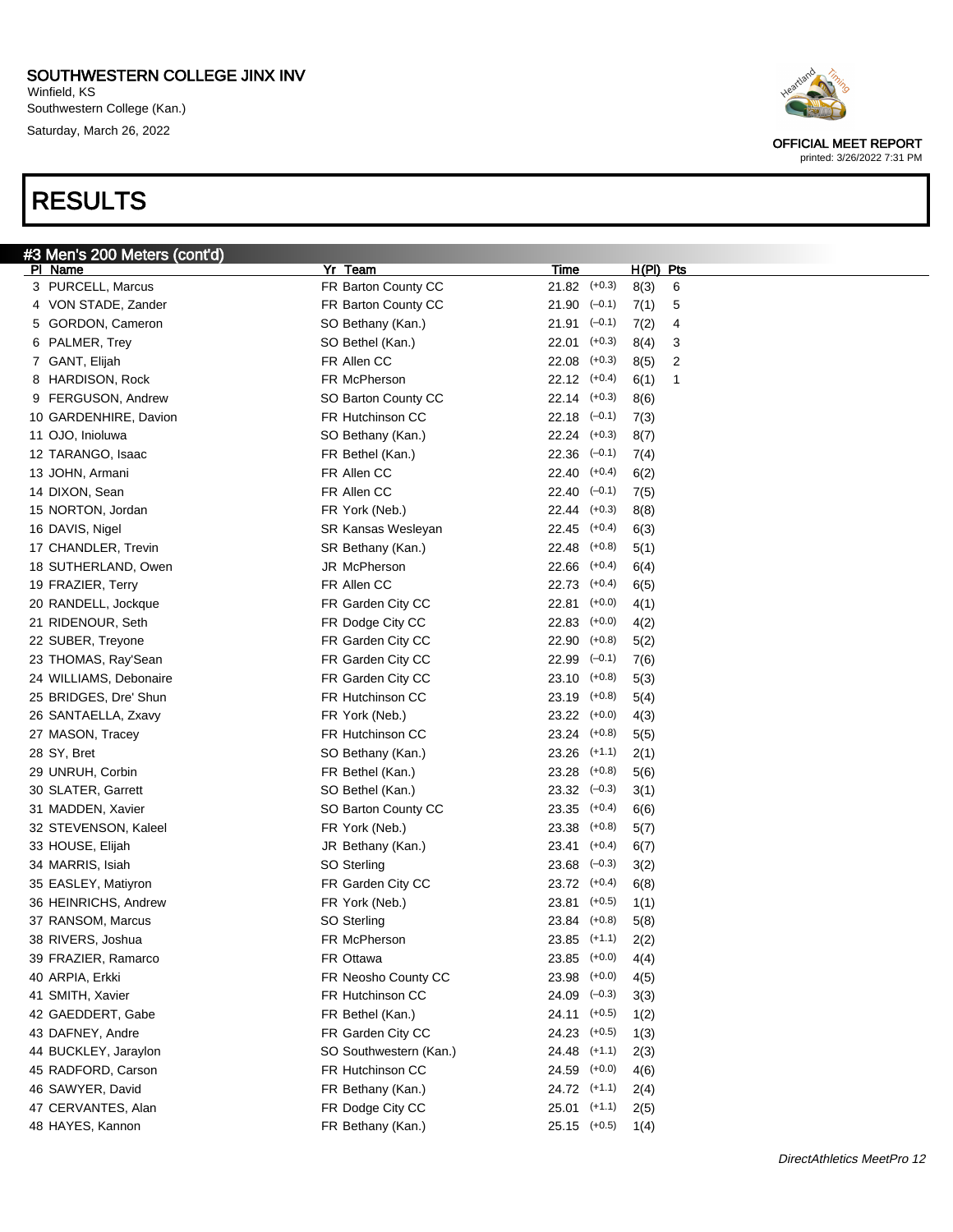Winfield, KS Southwestern College (Kan.) Saturday, March 26, 2022

# RESULTS



#### #5 Men's 400 Meters

| $\ddot{}$ | Meet                   | 47.90 | Dawda Jallow        |                        | Unattached |       |             | 1989 |
|-----------|------------------------|-------|---------------------|------------------------|------------|-------|-------------|------|
| #         | Fieldhouse             | 46.10 | <b>Darnell Hall</b> |                        | <b>BJC</b> |       |             | 1992 |
|           | PI Name                |       |                     | Yr Team                |            | Time  | $H(PI)$ Pts |      |
|           | THOMAS, Ray'Sean       |       |                     | FR Garden City CC      |            | 49.56 | 5(1)        | 10   |
|           | 2 ROUSE, Avon          |       |                     | SO Allen CC            |            | 50.01 | 5(2)        | 8    |
| 3         | FLAHN, Gbarwho         |       |                     | FR Allen CC            |            | 50.06 | 5(3)        | 6    |
|           | ARMSTRONG, Isaiah      |       |                     | FR Garden City CC      |            | 50.16 | 5(4)        | 5    |
| 5         | SMUCKER, Noah          |       |                     | <b>KC Smoke</b>        |            | 50.68 | 4(1)        | 4    |
| 6         | SY, Bret               |       |                     | SO Bethany (Kan.)      |            | 51.90 | 4(2)        | 3    |
| 7         | RIVERS, Joshua         |       |                     | FR McPherson           |            | 52.08 | 5(5)        | 2    |
| 8         | DEAN, Marcus           |       |                     | FR Garden City CC      |            | 52.33 | 1(1)        | 1    |
| 9         | RANGE, Calvin          |       |                     | SO Bethany (Kan.)      |            | 52.44 | 4(3)        |      |
|           | 10 MACK, Brendan       |       |                     | JR Southwestern (Kan.) |            | 52.91 | 3(1)        |      |
|           | 11 STAMPP, Zachary     |       |                     | FR Southwestern (Kan.) |            | 53.29 | 5(6)        |      |
|           | 12 GEBRESELASE, Ablel  |       |                     | JR Southwestern (Kan.) |            | 53.37 | 3(2)        |      |
|           | 13 GAEDDERT, Gabe      |       |                     | FR Bethel (Kan.)       |            | 53.44 | 3(3)        |      |
|           | 14 LAROSA, Conner      |       |                     | FR Kansas Wesleyan     |            | 53.47 | 4(4)        |      |
|           | 15 ARCHULETA, Darius   |       |                     | FR Kansas Wesleyan     |            | 54.00 | 3(4)        |      |
|           | 16 TOPHAM, Trey        |       |                     | FR Southwestern (Kan.) |            | 54.05 | 2(1)        |      |
|           | 17 KRAUSE, Logan       |       |                     | <b>SR Ottawa</b>       |            | 54.12 | 5(7)        |      |
|           | 18 BUCKLEY, Jaraylon   |       |                     | SO Southwestern (Kan.) |            | 54.18 | 4(5)        |      |
|           | 19 KING, Kaleb         |       |                     | FR Dodge City CC       |            | 55.26 | 1(2)        |      |
|           | 20 OUBRE, Lemar        |       |                     | FR Garden City CC      |            | 55.39 | 3(5)        |      |
|           | 21 VANNUCCHI, Gabe     |       |                     | JR Southwestern (Kan.) |            | 55.96 | 1(3)        |      |
|           | 22 GOMEZ, Gamaliel     |       |                     | SO Southwestern (Kan.) |            | 56.03 | 1(4)        |      |
|           | 23 BROWNFIELD, Tyshawn |       |                     | FR Southwestern (Kan.) |            | 56.25 | 2(2)        |      |
|           | 24 MARRIS, Isiah       |       |                     | SO Sterling            |            | 56.39 | 4(6)        |      |
|           | 25 EASLEY, Matiyron    |       |                     | FR Garden City CC      |            | 56.90 | 3(6)        |      |
|           | 26 WALKER, Charles     |       |                     | FR Bethel (Kan.)       |            | 57.03 | 3(7)        |      |
|           | 27 BRENTS, lan         |       |                     | FR Southwestern (Kan.) |            | 57.28 | 1(5)        |      |



OFFICIAL MEET REPORT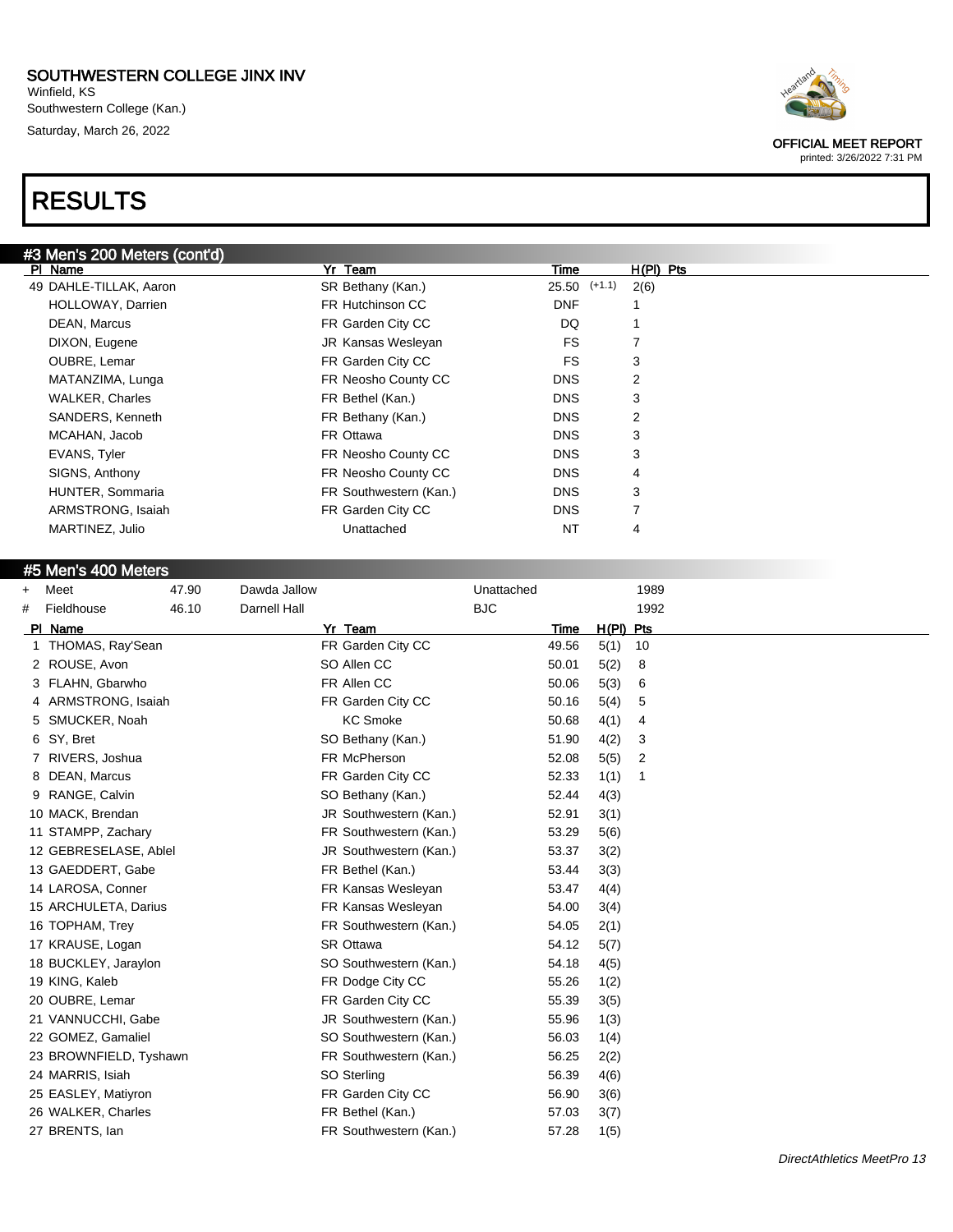Winfield, KS Southwestern College (Kan.) Saturday, March 26, 2022

# RESULTS

| #5 Men's 400 Meters (cont'd) |                        |            |             |
|------------------------------|------------------------|------------|-------------|
| PI Name                      | Team<br>Yr             | Time       | $H(PI)$ Pts |
| 28 FUJISAWA, Akito           | JR Southwestern (Kan.) | 57.81      | 1(6)        |
| 29 BAER, Jacob               | SO Southwestern (Kan.) | 58.17      | 2(3)        |
| 30 BELLOR-GARDNER, Luis      | FR Southwestern (Kan.) | 59.26      | 1(7)        |
| 31 ELGIN, Meseret            | JR Southwestern (Kan.) | 59.38      | 2(4)        |
| 32 PRICOLO, Ethan            | FR Southwestern (Kan.) | 59.47      | 2(5)        |
| 33 DANDU, Ajay               | SR Southwestern (Kan.) | 1:00.47    | 1(8)        |
| 34 POPE, Maliki              | JR Southwestern (Kan.) | 1:01.37    | 2(6)        |
| 35 WARDELL, Peyton           | SR Southwestern (Kan.) | 1:02.80    | 2(7)        |
| BURNS, Ethan                 | FR Dodge City CC       | <b>DNS</b> | 2           |
| HINES, Donovan               | FR Hutchinson CC       | <b>DNS</b> | -3          |
| MASON, Tracey                | FR Hutchinson CC       | <b>DNS</b> | 4           |
| SIGNS, Anthony               | FR Neosho County CC    | <b>DNS</b> | 4           |
| JONES, Phillip               | JR Southwestern (Kan.) | <b>DNS</b> | 5           |
|                              |                        |            |             |

#### #7 Men's 800 Meters

| +  | Meet                  | 1:52.67 | John Matheri  |                        | <b>Butler CC</b> |         |             | 1998 |
|----|-----------------------|---------|---------------|------------------------|------------------|---------|-------------|------|
| #  | Fieldhouse            | 1:49.40 | Saveri Ngidhi |                        | <b>BJC</b>       |         |             | 1992 |
|    | PI Name               |         |               | Yr Team                |                  | Time    | $H(PI)$ Pts |      |
|    | WRIGHT, Slavoski      |         |               | JR Southwestern (Kan.) |                  | 1:55.23 | 5(1)        | 10   |
|    | 2 LECK, Andrew        |         |               | FR Neosho County CC    |                  | 1:58.81 | 5(2)        | 8    |
| 3. | KIPRONO, Billy        |         |               | FR Neosho County CC    |                  | 1:59.28 | 5(3)        | 6    |
| 4  | KIPTOO, Hosea         |         |               | JR York (Neb.)         |                  | 1:59.32 | 4(1)        | 5    |
| 5  | BARTEL, Isaiah        |         |               | SO Bethel (Kan.)       |                  | 2:00.01 | 5(4)        | 4    |
| 6  | <b>HAMPTON, Amari</b> |         |               | FR Garden City CC      |                  | 2:01.19 | 5(5)        | 3    |
|    | ARAFOL, Joshua        |         |               | FR Neosho County CC    |                  | 2:01.53 | 5(6)        | 2    |
| 8  | LOPEZ, Alexander      |         |               | FR Neosho County CC    |                  | 2:01.67 | 4(2)        | -1   |
| 9  | SANCHEZ, Jesus        |         |               | FR Barton County CC    |                  | 2:02.07 | 4(3)        |      |
|    | 10 LAUER, Brock       |         |               | FR McPherson           |                  | 2:02.14 | 1(1)        |      |
|    | 11 ROBERSON, Maliek   |         |               | FR Garden City CC      |                  | 2:02.37 | 1(2)        |      |
|    | 12 RUIZ, Andrew       |         |               | FR Neosho County CC    |                  | 2:02.38 | 4(4)        |      |
|    | 13 CASALLAS, Luis     |         |               | FR Dodge City CC       |                  | 2:02.44 | 4(5)        |      |
|    | 14 SCHMIDT, Luke      |         |               | FR Bethel (Kan.)       |                  | 2:02.46 | 4(6)        |      |
|    | 15 ZARAGOZA, Diego    |         |               | FR Bethany (Kan.)      |                  | 2:02.96 | 3(1)        |      |
|    | 16 RACIC, Dorde       |         |               | FR Barton County CC    |                  | 2:04.16 | 3(2)        |      |
|    | 17 ZAMORA, Erik       |         |               | FR Dodge City CC       |                  | 2:04.35 | 5(7)        |      |
|    | 18 DAVIDSON, Ty       |         |               | FR Kansas Wesleyan     |                  | 2:04.37 | 3(3)        |      |
|    | 19 WISE, Tobin        |         |               | FR Bethel (Kan.)       |                  | 2:04.53 | 3(4)        |      |
|    | 20 WOODARD, Shade     |         |               | FR Dodge City CC       |                  | 2:05.70 | 4(7)        |      |
|    | 21 CALVIN, Shane      |         |               | SO Kansas Wesleyan     |                  | 2:05.99 | 3(5)        |      |
|    | 22 LEINEN, Ethan      |         |               | FR York (Neb.)         |                  | 2:06.27 | 3(6)        |      |
|    | 23 LAURANCE, Gunnar   |         |               | FR Neosho County CC    |                  | 2:06.30 | 4(8)        |      |
|    | 24 TUCKER, Gavin      |         |               | FR Kansas Wesleyan     |                  | 2:06.34 | 3(7)        |      |
|    | 25 JAMES, Etienne     |         |               | FR Garden City CC      |                  | 2:07.58 | 2(1)        |      |
|    | 26 HORACEK, Jack      |         |               | FR Kansas Wesleyan     |                  | 2:07.86 | 2(2)        |      |
|    | 27 RIOS, Giovanni     |         |               | FR Kansas Wesleyan     |                  | 2:08.56 | 3(8)        |      |
|    | 28 YODER, Christopher |         |               | SO Bethany (Kan.)      |                  | 2:08.63 | 3(9)        |      |



OFFICIAL MEET REPORT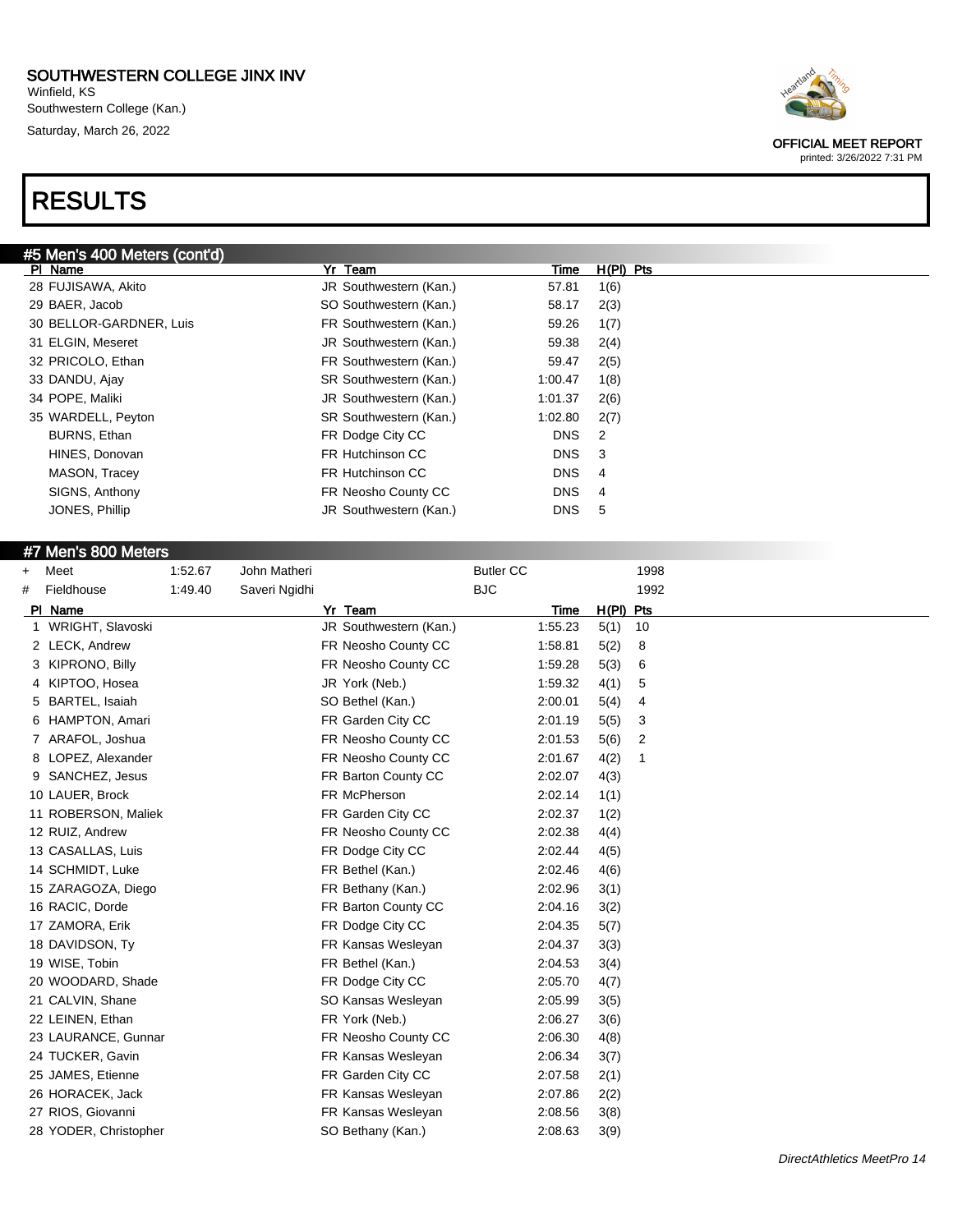Winfield, KS Southwestern College (Kan.) Saturday, March 26, 2022

# RESULTS



#### #9 Men's 1500 Meters

| $+$ | Meet                      | 3:54.60 | Gary Hammer |                        | Unattached |             | 1994 |  |
|-----|---------------------------|---------|-------------|------------------------|------------|-------------|------|--|
|     | PI Name                   |         |             | Yr Team                | Time       | $H(PI)$ Pts |      |  |
|     | GEBRESELASE, Ablel        |         |             | JR Southwestern (Kan.) | 4:07.70    | 4(1)        | 10   |  |
|     | 2 HOLT, Andrew            |         |             | FR Hutchinson CC       | 4:09.54    | 4(2)        | 8    |  |
|     | 3 ARANCIBIA CAMPOS, Mauro |         |             | SR Bethel (Kan.)       | 4:12.14    | 4(3)        | 6    |  |
|     | 4 KIPRONO, Billy          |         |             | FR Neosho County CC    | 4:12.30    | 4(4)        | 5    |  |
|     | 5 MACK, Brendan           |         |             | JR Southwestern (Kan.) | 4:14.23    | 4(5)        | 4    |  |
|     | 6 KIPTOO, Hosea           |         |             | JR York (Neb.)         | 4:14.76    | 4(6)        | 3    |  |
|     | 7 LAUER, Brock            |         |             | FR McPherson           | 4:17.45    | 3(1)        | 2    |  |
|     | 8 TURPIN, Carsyn          |         |             | FR Hutchinson CC       | 4:19.15    | 4(7)        |      |  |
|     | 9 TUCKER, Gavin           |         |             | FR Kansas Wesleyan     | 4:20.02    | 1(1)        |      |  |
|     | 10 CALVIN, Shane          |         |             | SO Kansas Wesleyan     | 4:20.08    | 3(2)        |      |  |
|     | 11 HESS, Austin           |         |             | SO Kansas Wesleyan     | 4:21.08    | 3(3)        |      |  |
|     | 12 DANDU, Ajay            |         |             | SR Southwestern (Kan.) | 4:21.18    | 4(8)        |      |  |
|     | 13 TOPHAM, Trey           |         |             | FR Southwestern (Kan.) | 4:22.27    | 3(4)        |      |  |
|     | 14 RUIZ, Jose             |         |             | FR Garden City CC      | 4:22.61    | 3(5)        |      |  |
|     | 15 RIOS, Giovanni         |         |             | FR Kansas Wesleyan     | 4:23.10    | 1(2)        |      |  |
|     | 16 HORACEK, Jack          |         |             | FR Kansas Wesleyan     | 4:23.72    | 1(3)        |      |  |
|     | 17 ELGIN, Meseret         |         |             | JR Southwestern (Kan.) | 4:24.20    | 4(9)        |      |  |



OFFICIAL MEET REPORT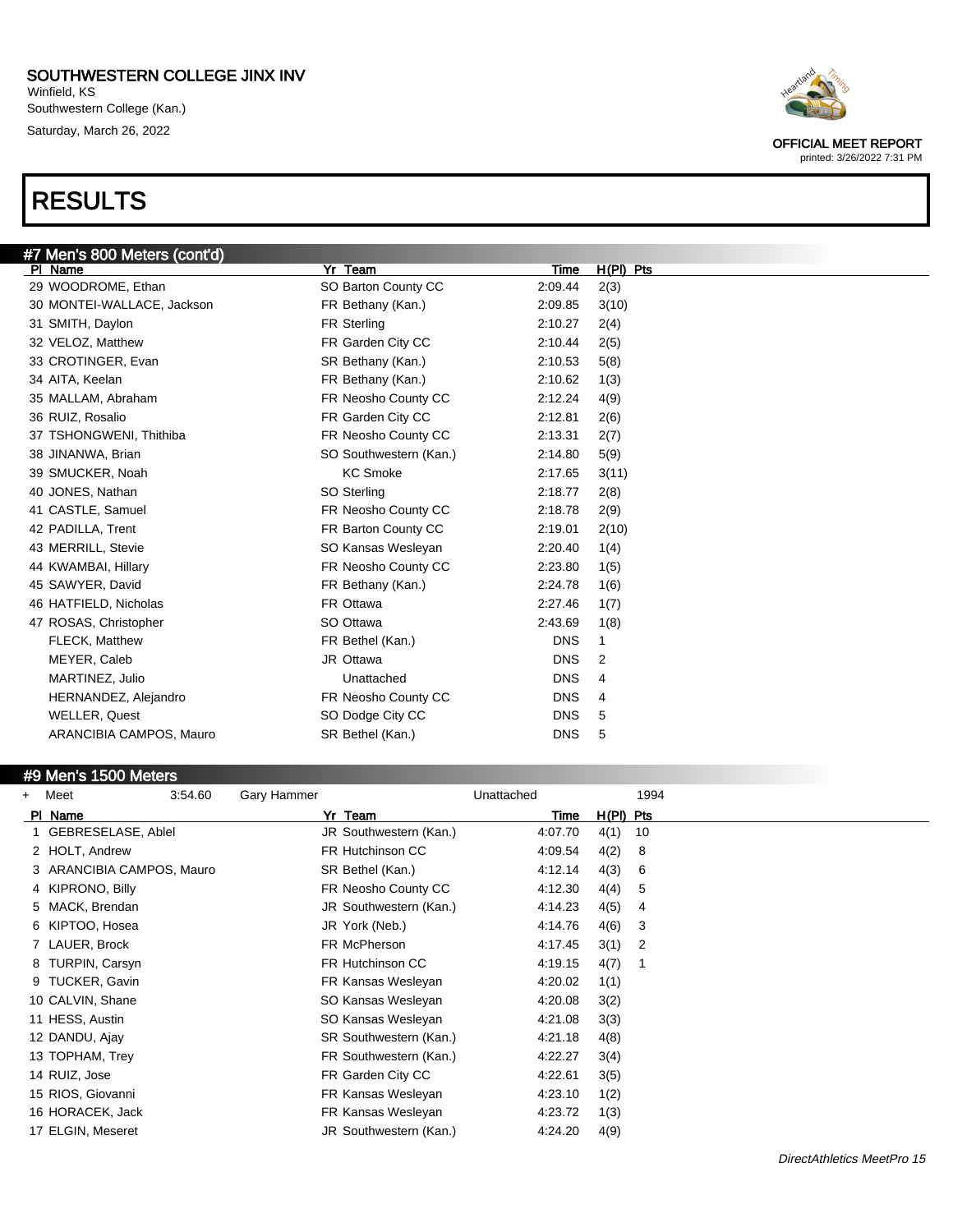Winfield, KS Southwestern College (Kan.) Saturday, March 26, 2022

# RESULTS



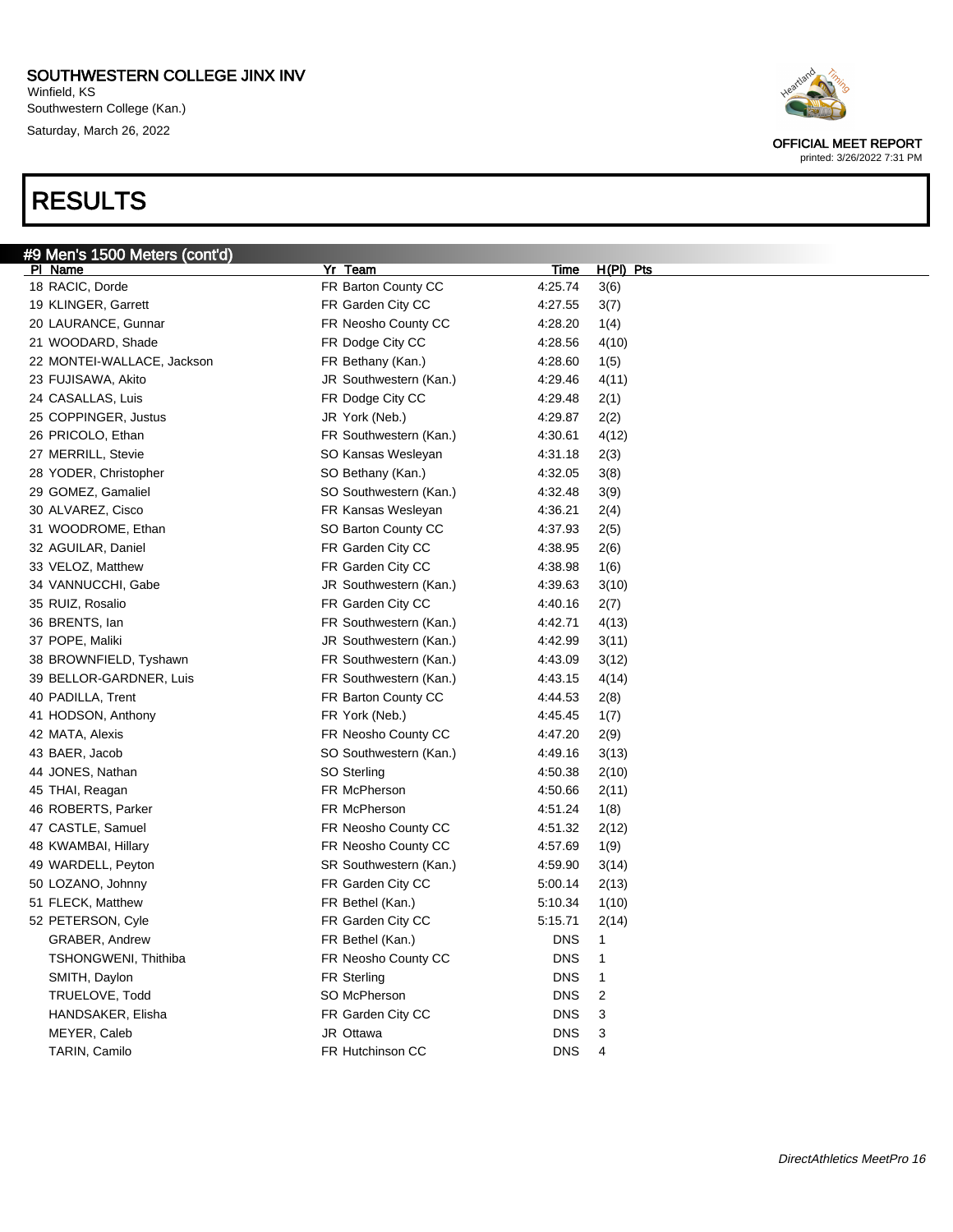Winfield, KS Southwestern College (Kan.) Saturday, March 26, 2022

# RESULTS

#### #11 Men's 5000 Meters

| # Fieldhouse                 | 14:05.65 | Adam Goucher            | CU       | 1995           |
|------------------------------|----------|-------------------------|----------|----------------|
| PI Name                      |          | Yr Team                 | Time     | Pts            |
| 1 KEARNEY, Arran             |          | SO Bethel (Kan.)        | 16:20.97 | 10             |
| 2 HOLT, Andrew               |          | FR Hutchinson CC        | 16:34.86 | 8              |
| 3 TURPIN, Carsyn             |          | <b>FR Hutchinson CC</b> | 16:38.36 | 6              |
| 4 JUAREZ, Delfino            |          | FR Dodge City CC        | 16:46.99 | 5              |
| 5 RUIZ, Jose                 |          | FR Garden City CC       | 17:09.31 | 4              |
| 6 PENKA, Zaccerie            |          | FR Garden City CC       | 17:40.96 | 3              |
| 7 BRUTON, Trey               |          | Unattached              | 17:44.68 |                |
| 8 MIJARES, Ricardo           |          | FR Garden City CC       | 17:51.91 | $\overline{2}$ |
| 9 MATA, Alexis               |          | FR Neosho County CC     | 17:52.37 |                |
| 10 GARCIA, Jose              |          | FR Garden City CC       | 18:10.72 |                |
| 11 KLINGER, Garrett          |          | FR Garden City CC       | 18:39.22 |                |
| 12 MARTINEZ-MONDRAGON, Oziel |          | FR Dodge City CC        | 18:53.62 |                |
| 13 CRAGER, Robbie            |          | SO Bethel (Kan.)        | 18:57.21 |                |
| 14 LOZANO, Johnny            |          | FR Garden City CC       | 19:18.50 |                |
| 15 FUNK, Carter              |          | SO Bethel (Kan.)        | 20:43.15 |                |

#### #14 Men's 110m Hurdles

| PI Name               | Yr Team           | Time             |   |          | $H(PI)$ Pts |
|-----------------------|-------------------|------------------|---|----------|-------------|
| 1 HOLT, Alexander     | FR Hutchinson CC  | $15.31$ $(-1.1)$ |   | 2(1)     | 10          |
| 2 WILLIAMS, Debonaire | FR Garden City CC | $16.24$ $(-1.1)$ |   | $2(2)$ 8 |             |
| 3 JOHNSON, Shaun      | FR Garden City CC | $17.96$ $(-1.1)$ |   | 2(3) 6   |             |
| 4 RICHARDSON, Braden  | <b>SR Ottawa</b>  | $18.02$ $(-1.1)$ |   | 2(4) 5   |             |
| 5 HANDSAKER, Elisha   | FR Garden City CC | $18.32$ $(-1.1)$ |   | $1(1)$ 4 |             |
| REEDER, James         | SR Ottawa         | <b>DNF</b>       | 2 |          |             |
| COLE, Elijah          | SO Allen CC       | <b>DNF</b>       | 2 |          |             |
| COLLINS, Cameron      | FR Garden City CC | DQ.              |   |          |             |
| HOLLOWAY, Darrien     | FR Hutchinson CC  | <b>DNS</b>       | 2 |          |             |
| DOCKERY, Tishere      | FR Dodge City CC  | <b>DNS</b>       |   |          |             |

### #15 Men's 400m Hurdles

| PI Name              | Yr Team                | Time       | $H(PI)$ Pts |                            |
|----------------------|------------------------|------------|-------------|----------------------------|
| 1 WRIGHT, Rasmus     | SO Allen CC            | 53.62      | $2(1)$ 10   |                            |
| 2 HAMILTON, Sharim   | FR Hutchinson CC       | 53.97      | $2(2)$ 8    |                            |
| 3 TELSAINT, Rotchild | FR Allen CC            | 55.49      | 2(3)        | - 6                        |
| 4 FUENTES, Andrei    | FR Hutchinson CC       | 57.29      | $1(1)$ 5    |                            |
| 5 POWELL, Jaden      | FR Garden City CC      | 57.96      | $2(4)$ 4    |                            |
| 6 JOHNSON, Shaun     | FR Garden City CC      | 58.22      | $2(5)$ 3    |                            |
| 7 DOCKERY, Tishere   | FR Dodge City CC       | 58.31      | 1(2)        | $\overline{\phantom{0}}^2$ |
| 8 BELDEN, Jarod      | SO York (Neb.)         | 59.01      | 1(3)        | - 1                        |
| 9 BOYDSTON, Hayden   | FR Southwestern (Kan.) | 59.21      | 2(6)        |                            |
| 10 RIZZO, Diamenn    | FR Allen CC            | 59.29      | 2(7)        |                            |
| 11 OROZCO, Eduardo   | <b>SR Ottawa</b>       | 59.63      | 1(4)        |                            |
| 12 RANDELL, Jockque  | FR Garden City CC      | 1:02.49    | 1(5)        |                            |
| BURNS, Ethan         | FR Dodge City CC       | <b>DNS</b> |             |                            |

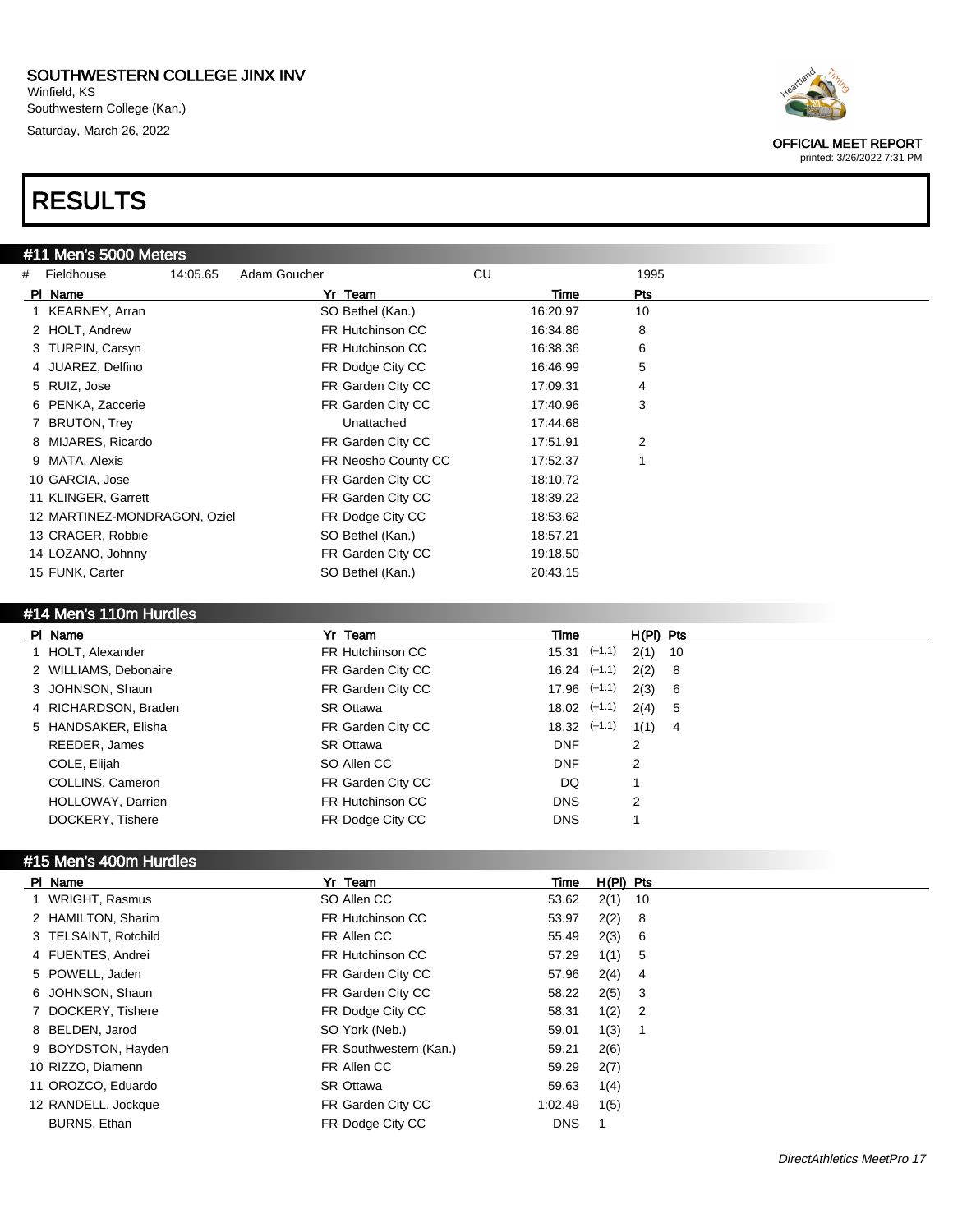Winfield, KS Southwestern College (Kan.) Saturday, March 26, 2022



OFFICIAL MEET REPORT

printed: 3/26/2022 7:31 PM

| <b>RESULTS</b>                                |                                      |                      |              |             |                         |
|-----------------------------------------------|--------------------------------------|----------------------|--------------|-------------|-------------------------|
|                                               |                                      |                      |              |             |                         |
| #15 Men's 400m Hurdles (cont'd)<br>PI Name    | Yr Team                              | <b>Time</b>          | $H(PI)$ Pts  |             |                         |
| MURPHY, Kamal                                 | FR Kansas Wesleyan                   | <b>DNS</b>           | $\mathbf{1}$ |             |                         |
| #17 Men's 3000m Steeple                       |                                      |                      |              |             |                         |
| PI Name                                       | Yr Team                              | Time                 | Pts          |             |                         |
| 1 ALLEN, Wyatt                                | FR McPherson                         | 10:14.05             | 10           |             |                         |
| 2 GEISSINGER, Aaron                           | FR Hutchinson CC                     | 10:19.81             | 8            |             |                         |
| 3 CASALLAS, Luis<br>4 ZAMORA, Erik            | FR Dodge City CC<br>FR Dodge City CC | 10:57.15<br>11:29.00 | 6<br>5       |             |                         |
| #19 Men's 4 x 100m Relay                      |                                      |                      |              |             |                         |
| PI Team                                       |                                      |                      | Time         | $H(PI)$ Pts |                         |
| 1 Allen CC (A)                                |                                      |                      | 41.80        | $2(1)$ 10   |                         |
| 1) GANT, Elijah FR                            | 2) ROUSE, Avon SO                    |                      |              |             |                         |
| 3)                                            | 4)                                   |                      |              |             |                         |
| 2 Garden City CC (A)                          |                                      |                      | 42.25        | 2(2) 8      |                         |
| 1) WAGNER, Jereun FR                          | 2) NAVA, Fabian FR                   |                      |              |             |                         |
| 3) RANDELL, Jockque FR                        | 4) POWELL, Jaden FR                  |                      |              |             |                         |
| 3 Bethel (Kan.) (A)                           |                                      |                      | 42.46        | 2(3)        | 6                       |
| 1) SLATER, Garrett SO                         | 2) UNRUH, Corbin FR                  |                      |              |             |                         |
| 3) TARANGO, Isaac FR                          | 4) PALMER, Trey SO                   |                      |              |             |                         |
| 4 Southwestern (Kan.) (A)                     |                                      |                      | 42.54        | 2(4)        | 5                       |
| 1) JONES, Keyshawn SO                         | 2) JONES, Phillip JR                 |                      |              |             |                         |
| 3) LANE, James FR                             | 4) MVUNDURA, David SO                |                      |              |             |                         |
| 5 Kansas Wesleyan (A)                         |                                      |                      | 42.71        | 2(5)        | 4                       |
| 1) KYSER, Eryk SO                             | 2) DIXON, Eugene JR                  |                      |              |             |                         |
| 3) DAVIS, Nigel SR                            | 4) ARCHULETA, Darius FR              |                      |              |             |                         |
| 6 Ottawa (A)                                  |                                      |                      | 42.82        | 1(1)        | 3                       |
| 1) BELL, Javion SO                            | 2) JACKSON, Cameron SO               |                      |              |             |                         |
| 3) WILSON-SHIRAH, James SR                    | 4)                                   |                      |              |             |                         |
| 7 Southwestern (Kan.) (B)                     |                                      |                      | 43.81 2(6)   |             |                         |
| 1) WYATT, Keyshawn SR                         | 2) WEBBER, DeMarius FR               |                      |              |             |                         |
| 3) WORTHY, Kiare SO                           | 4) DURHAM, Corey FR                  |                      |              |             |                         |
| 8 Ottawa (B)                                  |                                      |                      | 44.76        | 1(2)        | $\overline{\mathbf{1}}$ |
| 1) GEE, Santino SR                            | 2) LANG, Noah FR                     |                      |              |             |                         |
|                                               | 4) FRANKLIN, Jahkoby FR              |                      |              |             |                         |
| 3) REEDER, James SR<br>9 Neosho County CC (A) |                                      |                      | 45.70        | 1(3)        |                         |
| 1) SIGNS, Anthony FR                          | 2) MATANZIMA, Lunga FR               |                      |              |             |                         |
|                                               |                                      |                      |              |             |                         |
| 3) EVANS, Tyler FR                            | 4) ARPIA, Erkki FR                   |                      |              |             |                         |

#21 Men's 4 x 200m Relay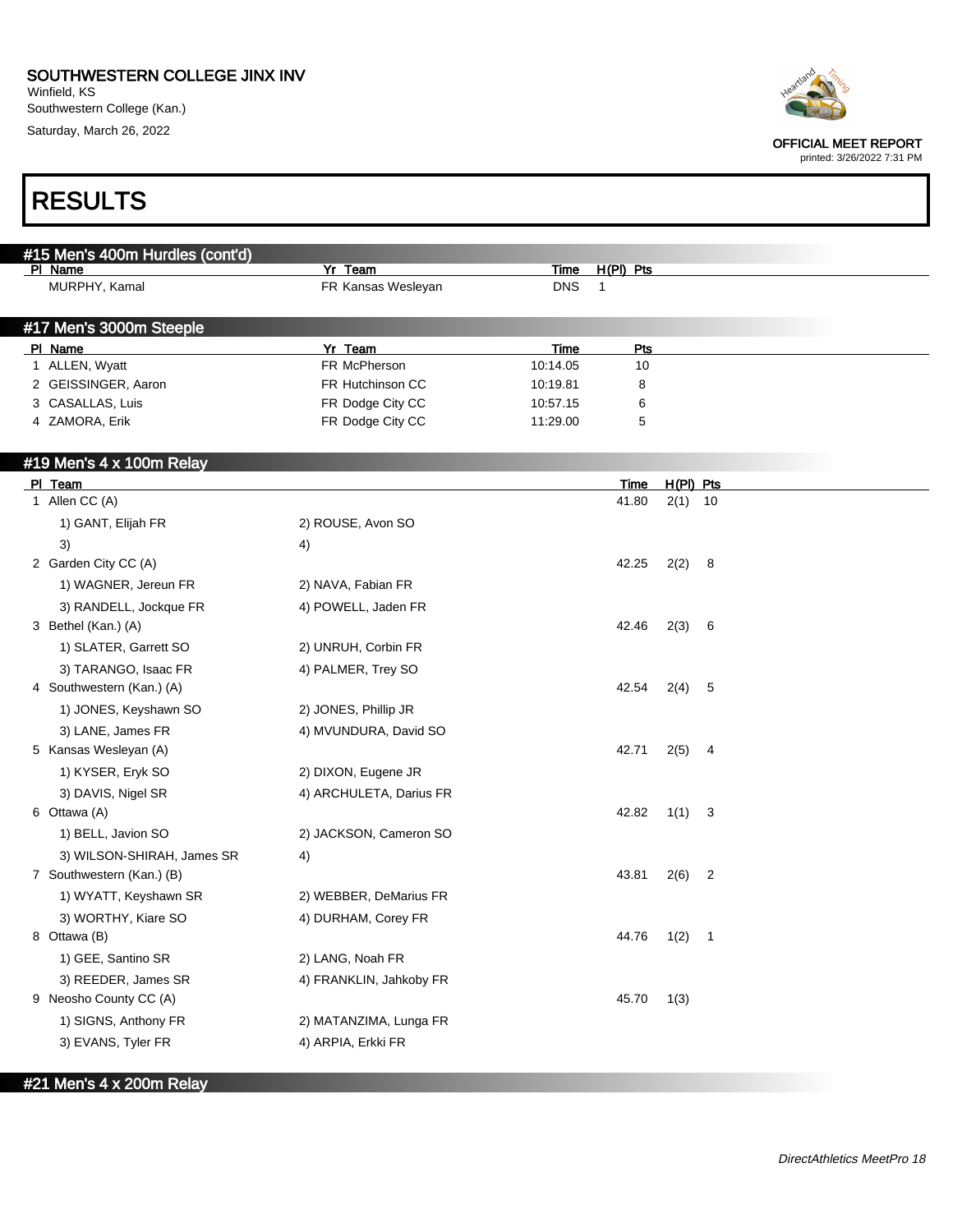Winfield, KS Southwestern College (Kan.) Saturday, March 26, 2022

OFFICIAL MEET REPORT printed: 3/26/2022 7:31 PM

RESULTS

### #21 Men's 4 x 200m Relay (cont'd)<br>|PI\_Team Pl Team Time Pts 1 Southwestern (Kan.) (A) 1:28.29 10 1) MVUNDURA, David SO 2) WORTHY, Kiare SO 3) MOFFETT, Chris FR 4) WEBBER, DeMarius FR 2 York (Neb.) (A) 1:30.10 8 1) HODSON, Anthony FR 2) SANTAELLA, Zxavy FR 3) STEVENSON, Kaleel FR 4) NORTON, Jordan FR 3 Southwestern (Kan.) (B) 1:30.50 6 1) JONES, Keyshawn SO 2) DURHAM, Corey FR 3) WYATT, Keyshawn SR 4) LANE, James FR 4 Ottawa (A) 1:33.03 5 1) BELL, Javion SO 2) JACKSON, Cameron SO 3) WILSON-SHIRAH, James SR 4) Bethany (Kan.) (A) DQ 1) CHANDLER, Trevin SR 2) HOUSE, Elijah JR  $3)$  4) Neosho County CC (A) DNS 1) SIGNS, Anthony FR 2) MATANZIMA, Lunga FR 3) EVANS, Tyler FR 4) ARPIA, Erkki FR Ottawa (B) DNS 1) AGOSTO, Francis FR 2) FRANKLIN, Jahkoby FR 3) GEE, Santino SR 4) REEDER, James SR

|     | #23 Men's 4 x 400m Relay  |         |                               |            |         |             |     |  |
|-----|---------------------------|---------|-------------------------------|------------|---------|-------------|-----|--|
| $+$ | Meet                      | 3:14.86 |                               | Unattached | 2006    |             |     |  |
| #   | Fieldhouse                | 3:08.18 |                               | <b>BU</b>  | 1999    |             |     |  |
|     | PI Team                   |         |                               |            | Time    | $H(PI)$ Pts |     |  |
|     | Allen CC (A)              |         |                               |            | 3:17.76 | $2(1)$ 10   |     |  |
|     | 1) ROUSE, Avon SO         |         | 2) FLAHN, Gbarwho FR          |            |         |             |     |  |
|     | 3) GANT, Elijah FR        |         | 4) TELSAINT, Rotchild FR      |            |         |             |     |  |
|     | 2 Hutchinson CC (B)       |         |                               |            | 3:24.32 | 1(1) 8      |     |  |
|     | 1) GARDENHIRE, Davion FR  |         | 2) MASON, Tracey FR           |            |         |             |     |  |
|     | 3) FUENTES, Andrei FR     |         | 4) HAMILTON, Sharim FR        |            |         |             |     |  |
|     | 3 Hutchinson CC (A)       |         |                               |            | 3:25.11 | 1(2)        | - 6 |  |
|     | 1) BROWNE, Dimetre FR     |         | 2) BRIDGES, Dre' Shun FR      |            |         |             |     |  |
|     | 3) HINES, Donovan FR      |         | 4) THOMPSON, Clyedterrious FR |            |         |             |     |  |
|     | 4 Allen CC (B)            |         |                               |            | 3:26.78 | 1(3)        | 5   |  |
|     | 1) TYLER-MOSES, Jaylon FR |         | 2) FRAZIER, Terry FR          |            |         |             |     |  |
|     | 3) RIZZO, Diamenn FR      |         | 4)                            |            |         |             |     |  |
|     | 5 Bethany (Kan.) (A)      |         |                               |            | 3:26.97 | 1(4)        | 4   |  |
|     | 1) CROTINGER, Evan SR     |         | 2) SY, Bret SO                |            |         |             |     |  |
|     | 3)                        |         | 4)                            |            |         |             |     |  |
|     |                           |         |                               |            |         |             |     |  |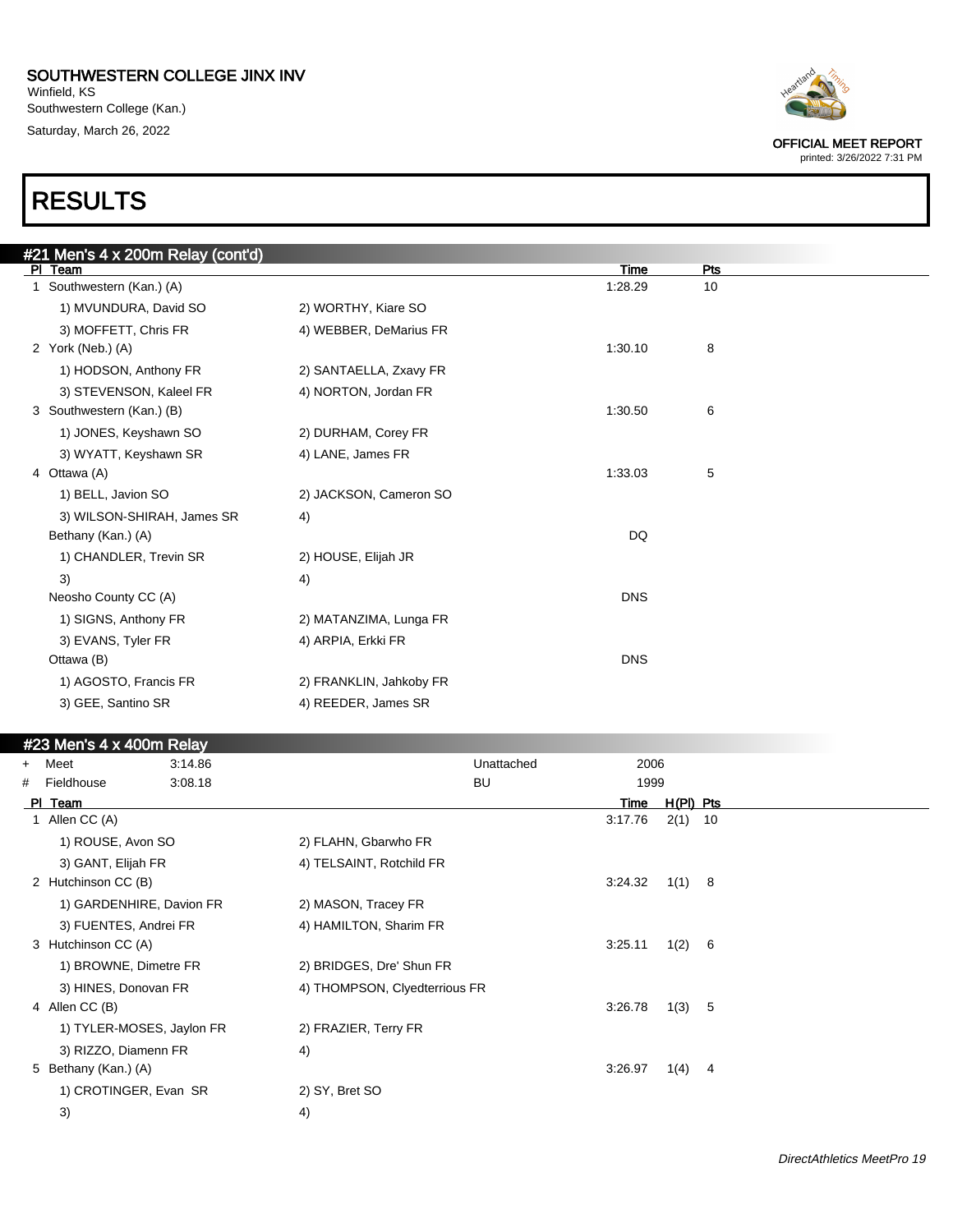Winfield, KS Southwestern College (Kan.) Saturday, March 26, 2022

# RESULTS

| Heartland |
|-----------|
|           |

OFFICIAL MEET REPORT printed: 3/26/2022 7:31 PM

| #23 Men's 4 x 400m Relay (cont'd)<br>PI Team |                         | <u>Time</u> | $H(PI)$ Pts                     |  |
|----------------------------------------------|-------------------------|-------------|---------------------------------|--|
| 6 Kansas Wesleyan (A)                        |                         | 3:27.35     | 2(2)<br>3                       |  |
| 1) DIXON, Eugene JR                          | 2) DAVIS, Nigel SR      |             |                                 |  |
| 3) LAROSA, Conner FR                         | 4) KYSER, Eryk SO       |             |                                 |  |
| 7 Dodge City CC (A)                          |                         | 3:29.31     | 2(3)<br>$\overline{c}$          |  |
| 1) RIDENOUR, Seth FR                         | 2) WELLER, Quest SO     |             |                                 |  |
| 3) ZAMORA, Erik FR                           | 4) BURNS, Ethan FR      |             |                                 |  |
| 8 Bethel (Kan.) (A)                          |                         | 3:30.10     | 2(4)<br>$\overline{\mathbf{1}}$ |  |
| 1) TARANGO, Isaac FR                         | 2) UNRUH, Corbin FR     |             |                                 |  |
| 3) SLATER, Garrett SO                        | 4) GAEDDERT, Gabe FR    |             |                                 |  |
| 9 Neosho County CC (A)                       |                         | 3:34.15     | 1(5)                            |  |
| 1) ARAFOL, Joshua FR                         | 2) LAURANCE, Gunnar FR  |             |                                 |  |
| 3) LECK, Andrew FR                           | 4) LOPEZ, Alexander FR  |             |                                 |  |
| 10 Southwestern (Kan.) (A)                   |                         | 3:37.85     | 2(5)                            |  |
| 1) BOYDSTON, Hayden FR                       | 2) JINANWA, Brian SO    |             |                                 |  |
| 3) WORTHY, Kiare SO                          | 4) STAMPP, Zachary FR   |             |                                 |  |
| 11 York (Neb.) (B)                           |                         | 3:39.86     | 2(6)                            |  |
| 1) HEINRICHS, Andrew FR                      | 2) KIPTOO, Hosea JR     |             |                                 |  |
| 3) LEINEN, Ethan FR                          | 4) COPPINGER, Justus JR |             |                                 |  |
| 12 Kansas Wesleyan (B)                       |                         | 3:41.34     | 2(7)                            |  |
| 1) ARCHULETA, Darius FR                      | 2) DAVIDSON, Ty FR      |             |                                 |  |
| 3) RIOS, Giovanni FR                         | 4) CALVIN, Shane SO     |             |                                 |  |
| Neosho County CC (B)                         |                         | <b>DNS</b>  | $\mathbf 1$                     |  |
| 1) CASTLE, Samuel FR                         | 2) KWAMBAI, Hillary FR  |             |                                 |  |
| 3) TSHONGWENI, Thithiba FR                   | 4) RUIZ, Andrew FR      |             |                                 |  |
| York (Neb.) (A)                              |                         | <b>DNS</b>  | $\mathbf 1$                     |  |
| 1) BELDEN, Jarod SO                          | 2) NORTON, Jordan FR    |             |                                 |  |
| 3) STEVENSON, Kaleel FR                      | 4) HEINRICHS, Andrew FR |             |                                 |  |
| Ottawa (A)                                   |                         | <b>DNS</b>  | $\mathbf 1$                     |  |
| 1) BELL, Javion SO                           | 2) JACKSON, Cameron SO  |             |                                 |  |
| 3) KRAUSE, Logan SR                          | 4) AGOSTO, Francis FR   |             |                                 |  |
| Garden City CC (A)                           |                         | <b>DNS</b>  | $\overline{2}$                  |  |
| 1) ARMSTRONG, Isaiah FR                      | 2) HAMPTON, Amari FR    |             |                                 |  |
| 3) THOMAS, Ray'Sean FR                       | 4) POWELL, Jaden FR     |             |                                 |  |

### #25 Men's High Jump

| $+$ | Meet              | 2.31 <sub>m</sub> | Erik Kynard               |                   |   | <b>KSU</b> |          |            |      |            | 2012       |      |      |      |            |
|-----|-------------------|-------------------|---------------------------|-------------------|---|------------|----------|------------|------|------------|------------|------|------|------|------------|
| #   | Fieldhouse        | 2.33 <sub>m</sub> | Erik Kynard/Nathan Leeper |                   |   |            | NIKE/KSU |            |      |            | 2013       |      |      |      |            |
|     | PI Name           |                   | Yr Team                   | Mark 1.72         |   |            | 1.82     | 1.87       | 1.92 | 1.97       | 2.02       | 2.05 | 2.08 | 2.14 | <b>Pts</b> |
|     | KINSER, Tony      |                   | JR Southwestern           | 2.08m             | P | P          | P        |            | O    |            | XO         | XXO  | XXO  | XXX  | 10         |
|     | 2 BIELING, Hadyn  |                   | FR Ottawa                 | 1.97 <sub>m</sub> | P | P          | O        |            | O    | XO         | <b>XXX</b> |      |      |      | 8          |
|     | 3 HAMPTON, Amari  |                   | FR Garden City            | 1.92m             | P |            |          |            | XXO  | <b>XXX</b> |            |      |      |      | 6          |
|     | 4 HOLT, Alexander |                   | FR Hutchinson C           | 1.82m             | P |            |          | <b>XXX</b> |      |            |            |      |      |      |            |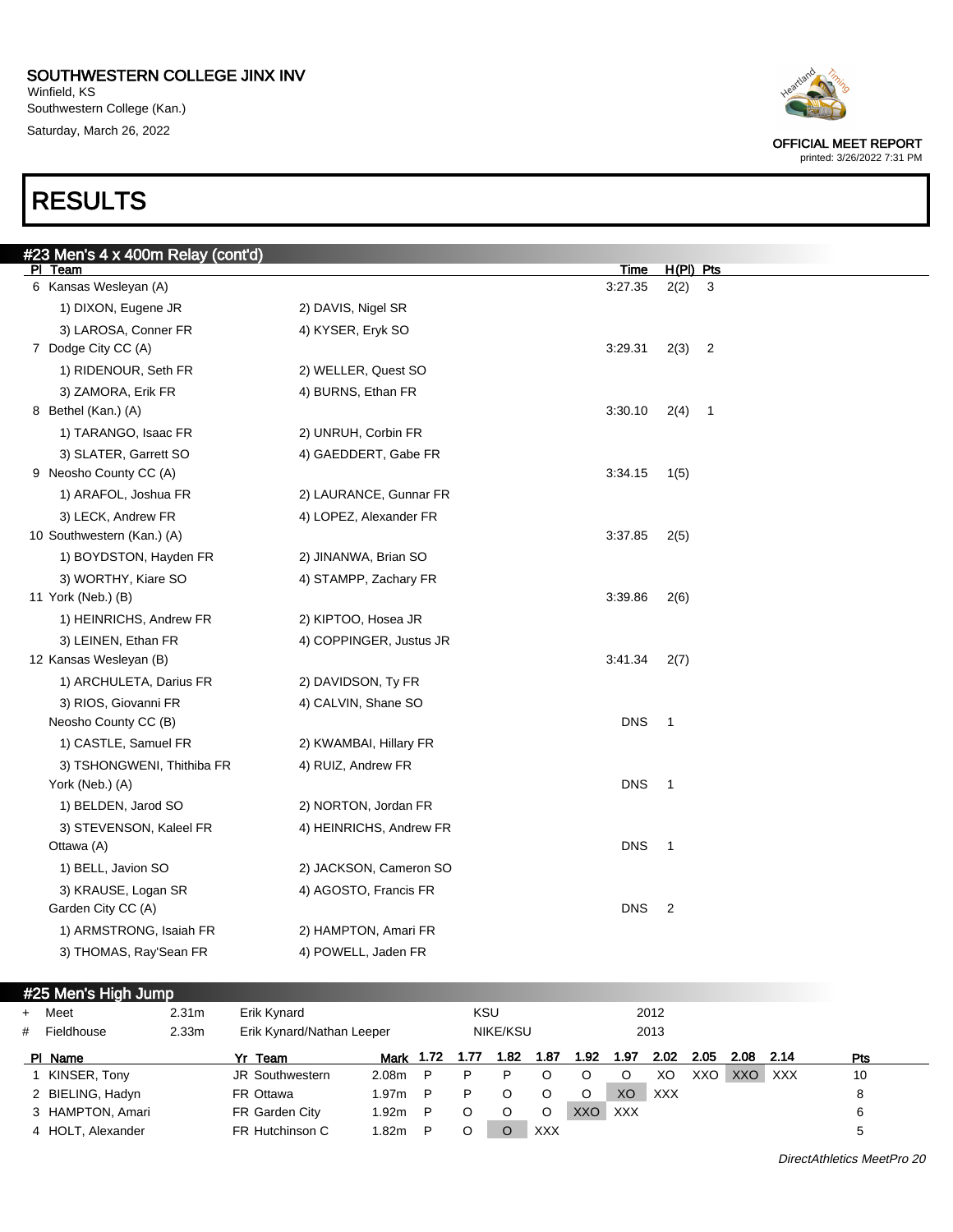Winfield, KS Southwestern College (Kan.) Saturday, March 26, 2022



| Heartland |
|-----------|
|           |
|           |

OFFICIAL MEET REPORT

printed: 3/26/2022 7:31 PM

|   | #25 Men's High Jump (cont'd) |       |                       |                   |         |      |            |            |            |                |            |      |      |      |            |
|---|------------------------------|-------|-----------------------|-------------------|---------|------|------------|------------|------------|----------------|------------|------|------|------|------------|
|   | PI Name                      |       | Yr Team               | Mark              | 1.72    | 1.77 | 1.82       | 1.87       | 1.92       | 1.97           | 2.02       | 2.05 | 2.08 | 2.14 | Pts        |
|   | 5 MANNING, Caleb             |       | FR Hutchinson C       | 1.82m             | $\circ$ | XO   | $\circ$    | <b>XXX</b> |            |                |            |      |      |      | 4          |
|   | ROTTINGHAUS, Preston         |       | <b>FR Kansas Wesl</b> | NΗ                | P       | P    | <b>XXX</b> |            |            |                |            |      |      |      |            |
|   |                              |       |                       |                   |         |      |            |            |            |                |            |      |      |      |            |
|   | #27 Men's Pole Vault         |       |                       |                   |         |      |            |            |            |                |            |      |      |      |            |
|   | + Meet                       | 5.50m | Jake Albright         |                   |         |      | Unattached |            |            |                | 2019       |      |      |      |            |
| # | Fieldhouse                   | 5.70m | Jacob Davis           |                   |         | UT   |            |            |            |                | 1999       |      |      |      |            |
|   | PI Name                      |       | Yr Team               | Mark 3.41         |         | 3.56 | 3.71       | 3.86       | 4.01       | 4.16           | 4.31       |      |      |      | <b>Pts</b> |
|   | 1 HOP, Aj                    |       | Unattached            | 4.16m             | P       | P    | P          | P          | P          | <b>XO</b>      | <b>XXX</b> |      |      |      |            |
|   | 2 JANTZEN, Jade              |       | FR Hutchinson C       | 4.16m             | P       | P    | XXO        | XXO        | XXO        | X <sub>O</sub> | XXX        |      |      |      | 10         |
|   | 3 MERCER, Micheal            |       | FR McPherson          | 3.86m             | P       | P    | XXO        | XO         | <b>XXX</b> |                |            |      |      |      | 8          |
|   | 4 PETERSON, Braydon          |       | FR Hutchinson C       | 3.71 <sub>m</sub> | XO.     | XO   | $\circ$    | <b>XXX</b> |            |                |            |      |      |      | 6          |
|   | STEINERT, Simon              |       | FR Hutchinson C       | <b>NH</b>         | P       | P    | <b>XXX</b> |            |            |                |            |      |      |      |            |

#### #29 Men's Long Jump

| $\ddot{}$ | Meet                      | 7.68m | Steve Duren     |                                                              | <b>KSU</b>    |                           |                                                   | 1993          |                           |               |                |    |
|-----------|---------------------------|-------|-----------------|--------------------------------------------------------------|---------------|---------------------------|---------------------------------------------------|---------------|---------------------------|---------------|----------------|----|
| #         | Fieldhouse                | 8.15m | James Beckford  |                                                              | <b>BJC</b>    |                           |                                                   | 1995          |                           |               |                |    |
|           | PI Name                   |       | Yr Team         | <b>Mark</b>                                                  | Rnd 1         | Rnd 2                     | Rnd 3                                             | Rnd 4         | Rnd 5                     | Rnd 6         | $F(PI)$ Pts    |    |
|           | <b>BROWNE, Dimetre</b>    |       | FR Hutchinson C | 6.79 $m$ (-0.9)                                              | $6.02(-0.6)$  | $6.69 (+0.7)$             | $6.79(-0.9)$                                      | <b>FOUL</b>   | <b>FOUL</b>               | <b>FOUL</b>   | 2(1)           | 10 |
|           | 2 KYSER, Eryk             |       | SO Kansas Wesl  | 6.77m $(-1.3)$                                               | <b>FOUL</b>   |                           | $6.69(-0.1)$ 6.48 (+0.9)                          | $6.73 (+0.4)$ | $6.77$ (-1.3) 6.63 (-0.9) |               | 2(2)           | 8  |
|           | 3 CHEATEM, Mario          |       | SO Ottawa       | $6.64m$ (-0.3)                                               | <b>FOUL</b>   |                           | $6.64 (-0.3) 6.32 (+0.5)$                         | <b>FOUL</b>   | $6.33(-1.8)$              | <b>FOUL</b>   | 2(3)           | 6  |
|           | 4 THOMPSON, Clyedterrious |       | FR Hutchinson C | $6.42m (+1.2)$                                               | $6.41(-0.2)$  |                           | $6.37$ (-1.0) $ 6.05$ (-1.0) $ 6.19$ (+1.1)       |               | $6.42 (+1.2)$ 5.96 (-0.8) |               | 2(4)           | 5  |
|           | 5 STANDRIDGE, Griffin     |       | SO Ottawa       | 6.32m $(-0.8)$                                               | $6.23(-1.2)$  | $6.32 (-0.8) 6.25 (-0.2)$ |                                                   | <b>FOUL</b>   | $6.27 (-0.4)$ 6.31 (+0.0) |               | 2(5)           | 4  |
|           | 6 FERGUSON, Thai          |       | FR Garden City  | 6.30 $m$ (-0.3)                                              |               |                           | $5.91 (-1.2) 6.30 (-0.3) 6.24 (+0.3) 6.30 (+0.2)$ |               | $5.96(-0.8)$ 6.24 (-0.3)  |               | 2(6)           | 3  |
|           | 7 NAVA, Fabian            |       | FR Garden City  | $6.29m (-0.9)$                                               | <b>FOUL</b>   | $6.29(-0.9)$              | <b>FOUL</b>                                       | <b>FOUL</b>   | $6.26(-1.8)$ 6.26 (-0.1)  |               | 2(7)           | 2  |
|           | 8 CARTER, Rondarius       |       | FR Allen CC     | 6.15m (+2.0) 6.15 (+2.0) 5.87 (-0.3) 5.48 (-0.4)             |               |                           |                                                   | $6.12 (+0.0)$ | $5.67 (+0.4)$             | <b>FOUL</b>   | 1(1)           |    |
|           | 9 SMUCKER, Noah           |       | <b>KC Smoke</b> | 6.11m (-1.4) 6.11 (-1.4) 6.01 (+0.5) 5.78 (-0.5) 5.96 (-0.2) |               |                           |                                                   |               | $6.02(-0.6)$              | $4.63 (+0.3)$ | 2(8)           |    |
|           | 10 SAINTILL, Jeremiah     |       | SO Allen CC     | 6.01m $(-1.2)$                                               | $5.95(-1.1)$  | <b>FOUL</b>               | $6.01(-1.2)$                                      |               |                           |               | 2(9)           |    |
|           | 11 ARCHULETA, Darius      |       | FR Kansas Wesl  | $5.98m$ (+1.3)                                               | <b>FOUL</b>   |                           | $5.80 (+1.2) 5.98 (+1.3)$                         |               |                           |               | 1(2)           |    |
|           | 12 SWANK, Philip          |       | FR McPherson    | 5.88m $(+0.5)$                                               | $5.59 (+0.7)$ | $5.79 (+0.3)$             | $5.88(+0.5)$                                      |               |                           |               | 1(3)           |    |
|           | 13 HAYES, Kannon          |       | FR Bethany (Kan | $5.73m (+0.3)$                                               | <b>FOUL</b>   | <b>FOUL</b>               | $5.73 (+0.3)$                                     |               |                           |               | 1(4)           |    |
|           | 14 COLLINS, Cameron       |       | FR Garden City  | 5.65m (+1.1) $5.65$ (+1.1) 5.44 (+0.0)                       |               |                           | $5.64 (+0.8)$                                     |               |                           |               | 1(5)           |    |
|           | 15 DAFNEY, Andre          |       | FR Garden City  | $5.64m (+1.1)$                                               | $5.61(-1.0)$  | $5.64 (+1.1)$             | <b>FOUL</b>                                       |               |                           |               | 1(6)           |    |
|           | 16 AGOSTO, Francis        |       | FR Ottawa       | $5.40m (+0.7)$                                               | <b>FOUL</b>   | $5.40(+0.7)$              |                                                   |               |                           |               | 1(7)           |    |
|           | 17 DAHLE-TILLAK, Aaron    |       | SR Bethany (Kan | $5.28m (+0.7)$                                               | <b>FOUL</b>   |                           | $5.28 (+0.7)$ $5.25 (+0.9)$                       |               |                           |               | 1(8)           |    |
|           | LYNN, Payden              |       | SO Sterling     | <b>NM</b>                                                    |               |                           |                                                   |               |                           |               | $\overline{2}$ |    |
|           | JOHNSON, William          |       | FR Ottawa       | <b>DNS</b>                                                   |               |                           |                                                   |               |                           |               |                |    |
|           | LANG, Noah                |       | FR Ottawa       | <b>DNS</b>                                                   |               |                           |                                                   |               |                           |               |                |    |

#31 Men's Triple Jump

|   | + Meet             | 16.30m | <b>Brandon Craven</b> |                                                                      |            | Unattached |             | 2001        |                  |                             |     |
|---|--------------------|--------|-----------------------|----------------------------------------------------------------------|------------|------------|-------------|-------------|------------------|-----------------------------|-----|
| # | Fieldhouse         | 16.79m | Leevan Sands          |                                                                      | <b>BCC</b> |            |             | 2002        |                  |                             |     |
|   | PI Name            |        | Yr Team               | <b>Mark</b>                                                          | Rnd 1      | Rnd 2      | Rnd 3       | Rnd 4       | Rnd 5            | Rnd 6                       | Pts |
|   | SAINTILL, Jeremiah |        | SO Allen CC           | 13.97m (+1.2) $ 13.50$ (-2.0) 13.66 (-0.2)                           |            |            | <b>FOUL</b> | <b>FOUL</b> |                  | $13.47$ (-1.0) 13.97 (+1.2) | 10  |
|   | 2 MANNING, Caleb   |        | FR Hutchinson C       | $13.85$ m (+0.6) $ 12.77$ (-3.1) 13.65 (-0.7) 13.85 (+0.6)           |            |            |             | <b>FOUL</b> | $ 13.42 (+0.3) $ | <b>FOUL</b>                 | 8   |
|   | 3 FUENTES, Andrei  |        | FR Hutchinson C       | 13.70m (+0.5) $ 13.11$ (-1.4) 13.50 (-2.0) 13.70 (+0.5) 13.45 (+0.1) |            |            |             |             | FOUL             | $ 13.34 + 0.4 $             | 6   |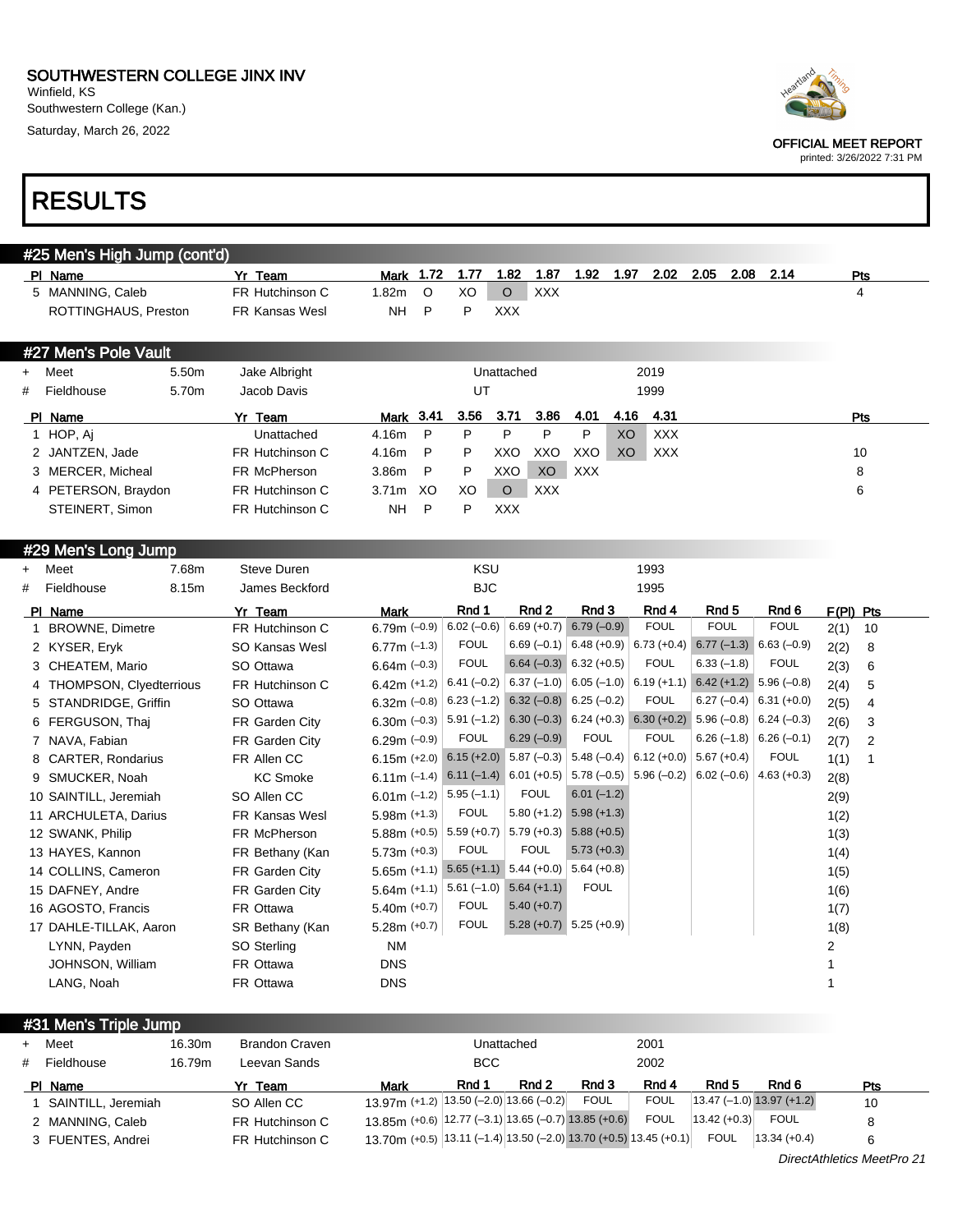Winfield, KS Southwestern College (Kan.) Saturday, March 26, 2022



OFFICIAL MEET REPORT

printed: 3/26/2022 7:31 PM

# RESULTS

| <b>#31 Men's Triple Jump (cont'd)</b> |                       |                |                                            |             |             |             |                                          |             |               |     |  |
|---------------------------------------|-----------------------|----------------|--------------------------------------------|-------------|-------------|-------------|------------------------------------------|-------------|---------------|-----|--|
|                                       | PI Name               | Yr Team        | <b>Mark</b>                                | Rnd 1       | Rnd 2       | Rnd 3       | Rnd 4                                    | Rnd 5       | Rnd 6         | Pts |  |
|                                       | 4 CHEATEM, Mario      | SO Ottawa      | $13.07$ m (+0.0) 12.63 (+0.6) 13.07 (+0.0) |             |             | <b>FOUL</b> | $12.90(-0.7)$                            | <b>FOUL</b> | <b>FOUL</b>   | 5   |  |
|                                       | 5 STANDRIDGE, Griffin | SO Ottawa      | $12.61m (+0.7)$                            | <b>FOUL</b> | <b>FOUL</b> |             | $12.61 (+0.7) 12.52 (-1.8) 12.34 (-0.3)$ |             | <b>FOUL</b>   | 4   |  |
|                                       | 6 CARTER, Rondarius   | FR Allen CC    | $12.33m (-0.4)$                            | <b>FOUL</b> | <b>FOUL</b> | <b>FOUL</b> | <b>FOUL</b>                              | <b>FOUL</b> | $12.33(-0.4)$ | 3   |  |
|                                       | MURPHY, Kamal         | FR Kansas Wesl | <b>DNS</b>                                 |             |             |             |                                          |             |               |     |  |
|                                       | MURPHY, Kalil         | FR Kansas Wesl | <b>DNS</b>                                 |             |             |             |                                          |             |               |     |  |

### #33 Men's Shot Put

| $+$ | Meet                    | 22.58m | <b>Ryan Crouser</b>    |        |             | Nike        |             | 2020        |       |             |                        |
|-----|-------------------------|--------|------------------------|--------|-------------|-------------|-------------|-------------|-------|-------------|------------------------|
| #   | Fieldhouse              | 22.58m | <b>Ryan Crouser</b>    |        |             | <b>NIKE</b> |             | 2021        |       |             |                        |
|     | PI Name                 |        | Yr Team                | Mark   | Rnd 1       | Rnd 2       | Rnd 3       | Rnd 4       | Rnd 5 | Rnd 6       | F(PI) Pts              |
|     | 1 COOPER, Antonio       |        | FR Hutchinson C        | 15.89m | 14.81       | 15.20       | 14.89       | 15.89       | 14.69 | 15.02       | 2(1)<br>10             |
|     | 2 ODEN, Brett           |        | <b>SR McPherson</b>    | 15.57m | 14.96       | 14.72       | 15.14       | 15.26       | 15.41 | 15.57       | 2(2)<br>8              |
|     | 3 SPRAGUE, Andrew       |        | SR Ottawa              | 14.30m | 13.59       | 13.76       | 14.06       | 14.30       | 14.12 | <b>FOUL</b> | 2(3)<br>6              |
|     | 4 LOUKOTA, Drew         |        | SR Ottawa              | 14.19m | 13.45       | 13.23       | 13.14       | 13.54       | 13.67 | 14.19       | 2(4)<br>5              |
|     | 5 BROWN, Jayson         |        | FR Neosho Coun         | 13.80m | 13.80       | <b>FOUL</b> | 12.79       | 13.06       | 13.42 | <b>FOUL</b> | 2(5)<br>4              |
|     | 6 REEVES, George        |        | SO Southwestern        | 13.27m | <b>FOUL</b> | 12.78       | <b>FOUL</b> | 12.16       | 12.91 | 13.27       | 2(6)<br>3              |
|     | 7 SEUMALO, Vaai         |        | FR Garden City         | 13.23m | 12.38       | 13.23       | 12.96       | 12.55       | 12.59 | 12.97       | 2(7)<br>$\overline{2}$ |
|     | 8 KNIGHT, Jackson       |        | FR Ottawa              | 12.45m | 11.32       | <b>FOUL</b> | 11.92       | 12.11       | 12.45 | 11.81       | 2(8)                   |
|     | 9 PAYNE, Brock          |        | <b>FR Southwestern</b> | 11.78m | 11.78       | 11.12       | <b>FOUL</b> | <b>FOUL</b> | 11.69 | 11.30       | 1(1)                   |
|     | 10 WALLACE, Hayden      |        | FR Bethel (Kan.)       | 11.67m | 11.67       | <b>FOUL</b> | <b>FOUL</b> |             |       |             | 1(2)                   |
|     | 11 FLAX, Cody           |        | FR Hutchinson C        | 11.66m | 10.39       | 11.66       | <b>FOUL</b> |             |       |             | 1(3)                   |
|     | 12 STANSBURY, Robert    |        | SO Sterling            | 11.56m | 11.25       | 11.56       | <b>FOUL</b> |             |       |             | 2(9)                   |
|     | 13 SPENCER, Jaylen      |        | <b>FR Southwestern</b> | 11.48m | 10.53       | 10.67       | 11.48       |             |       |             | 1(4)                   |
|     | 14 SCOLES, Bowen        |        | FR Southwestern        | 10.80m | 9.87        | 10.34       | 10.80       |             |       |             | 1(5)                   |
|     | 15 QUILENS, Nick        |        | <b>FR Southwestern</b> | 10.77m | 10.16       | 10.77       | <b>FOUL</b> |             |       |             | 1(6)                   |
|     | 16 VESSAR, Logan        |        | SR Bethany (Kan        | 10.72m | 10.24       | 10.33       | 10.72       |             |       |             | 1(7)                   |
|     | 17 DE LA TORRE, Nicolas |        | SR Bethany (Kan        | 8.92m  | 8.92        | 8.40        | 8.30        |             |       |             | 1(8)                   |

#### #35 Men's Discus

| PI Name               | Yr Team                | Mark   | Rnd 1       | Rnd 2       | Rnd 3       | Rnd 4       | Rnd 5       | Rnd 6       | $F(PI)$ Pts            |
|-----------------------|------------------------|--------|-------------|-------------|-------------|-------------|-------------|-------------|------------------------|
| 1 LLOYD, Brandon      | <b>FR Barton Count</b> | 56.71m | <b>FOUL</b> | 52.99       | <b>FOUL</b> | <b>FOUL</b> | <b>FOUL</b> | 56.71       | 2(1)<br>10             |
| 2 SPRAGUE, Andrew     | <b>SR Ottawa</b>       | 47.49m | <b>FOUL</b> | 46.68       | 47.49       | 47.38       | 44.75       | 40.29       | 2(2)<br>8              |
| 3 COOPER, Antonio     | FR Hutchinson C        | 46.97m | <b>FOUL</b> | 34.83       | 36.77       | 35.91       | 43.26       | 46.97       | 2(3)<br>6              |
| 4 FOWLES, Jobe        | FR Hutchinson C        | 41.17m | 37.95       | 39.28       | 39.04       | 39.38       | 40.05       | 41.17       | 2(4)<br>5              |
| 5 GUTIERREZ, Giovanni | SO Barton Count        | 40.97m | <b>FOUL</b> | <b>FOUL</b> | 40.97       |             |             |             | 2(5)<br>-4             |
| 6 WILLIAMS, Debonaire | FR Garden City         | 38.63m | 36.11       | 35.70       | 36.54       | <b>FOUL</b> | 38.63       | 36.62       | 2(6)<br>3              |
| 7 PAYNE, Brock        | <b>FR Southwestern</b> | 38.53m | 35.50       | 38.53       | 32.90       | 35.98       | 36.89       | <b>FOUL</b> | 1(1)<br>$\overline{2}$ |
| 8 SEUMALO, Vaai       | FR Garden City         | 38.17m | 38.17       | 34.33       | 32.75       | <b>FOUL</b> | 34.48       | 34.40       | 1(2)                   |
| 9 LUDWICK, Jacob      | FR Ottawa              | 33.43m | 31.29       | 33.28       | 33.43       | 33.00       | 31.79       | 33.43       | 1(3)                   |
| 10 WALLACE, Hayden    | FR Bethel (Kan.)       | 33.40m | 33.40       | 22.43       | <b>FOUL</b> |             |             |             | 2(7)                   |
| 11 GIERSCH, Patrick   | SO Bethany (Kan        | 30.73m | <b>FOUL</b> | 28.79       | 30.73       |             |             |             | 1(4)                   |
| 12 QUILENS, Nick      | FR Southwestern        | 29.33m | 27.52       | 26.38       | 29.33       |             |             |             | 1(5)                   |
| 13 STANSBURY, Robert  | SO Sterling            | 29.06m | 28.73       | 26.84       | 29.06       |             |             |             | 2(8)                   |
| 14 SCOLES, Bowen      | <b>FR Southwestern</b> | 28.43m | 27.93       | 28.43       | <b>FOUL</b> |             |             |             | 1(6)                   |
| 15 COLLINS, Cameron   | FR Garden City         | 27.17m | 23.40       | 27.17       | 24.89       |             |             |             | 2(9)                   |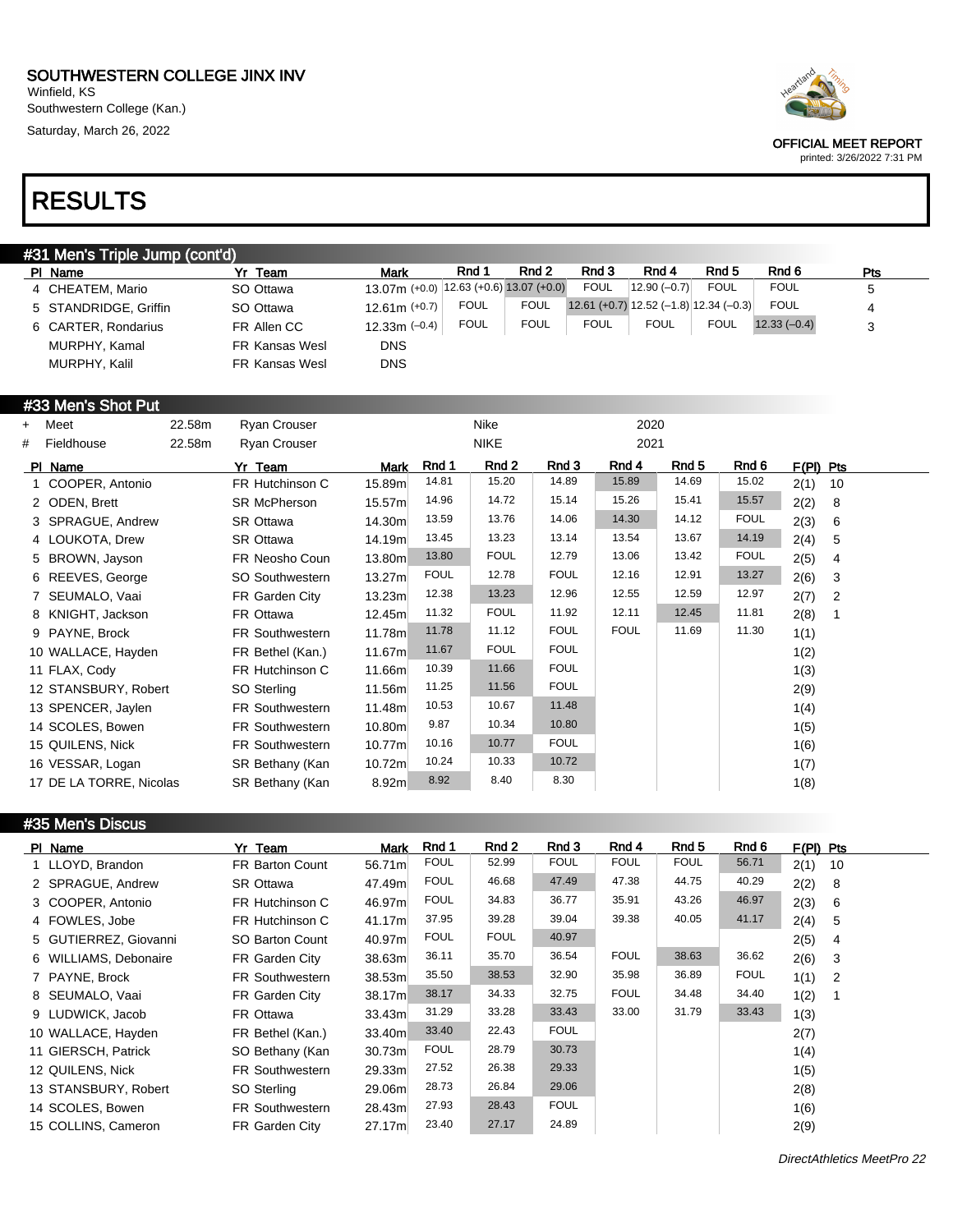Winfield, KS Southwestern College (Kan.) Saturday, March 26, 2022



OFFICIAL MEET REPORT printed: 3/26/2022 7:31 PM

# RESULTS

| #35 Men's Discus (cont'd) |                        |             |             |             |             |       |       |       |             |  |
|---------------------------|------------------------|-------------|-------------|-------------|-------------|-------|-------|-------|-------------|--|
| PI Name                   | Yr<br>Team             | <b>Mark</b> | Rnd 1       | Rnd 2       | Rnd 3       | Rnd 4 | Rnd 5 | Rnd 6 | $F(PI)$ Pts |  |
| 16 KNIGHT, Jackson        | FR Ottawa              | 26.56m      | <b>FOUL</b> | <b>FOUL</b> | 26.56       |       |       |       | 1(7)        |  |
| 17 DE LA TORRE, Nicolas   | SR Bethany (Kan        | 21.72m      | <b>FOUL</b> | 18.29       | 21.72       |       |       |       | 1(8)        |  |
| 18 VESSAR, Logan          | SR Bethany (Kan        | 18.13m      | 17.89       | 15.90       | 18.13       |       |       |       | 1(9)        |  |
| PETERSON, Trevor          | <b>FR Southwestern</b> | NM          | <b>FOUL</b> | <b>FOUL</b> | <b>FOUL</b> |       |       |       |             |  |
| KRUEGER, Jack             | SO Ottawa              | NM          | <b>FOUL</b> | <b>FOUL</b> | <b>FOUL</b> |       |       |       |             |  |
|                           |                        |             |             |             |             |       |       |       |             |  |

### #37 Men's Hammer

| PI Name                 | Yr Team                | Mark      | Rnd 1       | Rnd 2       | Rnd 3       | Rnd 4       | Rnd 5       | Rnd 6       | F(PI) Pts  |
|-------------------------|------------------------|-----------|-------------|-------------|-------------|-------------|-------------|-------------|------------|
| 1 LOUKOTA, Drew         | SR Ottawa              | 44.06m    | <b>FOUL</b> | <b>FOUL</b> | 42.73       | <b>FOUL</b> | 42.96       | 44.06       | 2(1)<br>10 |
| 2 GUTIERREZ, Giovanni   | SO Barton Count        | 42.81m    | 40.79       | 41.23       | 42.81       | <b>FOUL</b> | <b>FOUL</b> | <b>FOUL</b> | 2(2)<br>8  |
| 3 COGSWELL, Conner      | JR York (Neb.)         | 40.60m    | 38.37       | 39.39       | 38.41       | 36.93       | 37.80       | 40.60       | 2(3)<br>6  |
| 4 LLOYD, Brandon        | <b>FR Barton Count</b> | 39.84m    | 37.31       | 37.44       | 36.42       | 39.84       | <b>FOUL</b> | <b>FOUL</b> | 2(4)<br>5  |
| 5 COOPER, Antonio       | FR Hutchinson C        | 38.03m    | 36.00       | <b>FOUL</b> | 38.03       | 34.95       | 26.57       | 35.18       | 1(1)<br>4  |
| 6 SEUMALO, Vaai         | FR Garden City         | 37.51m    | 37.51       | <b>FOUL</b> | 36.64       | <b>FOUL</b> | 32.35       | <b>FOUL</b> | 2(5)<br>3  |
| 7 PAYNE, Brock          | <b>FR Southwestern</b> | 37.02m    | 31.03       | 31.84       | 32.69       | 37.02       | <b>FOUL</b> | 32.66       | 1(2)<br>2  |
| 8 STANSBURY, Robert     | SO Sterling            | 36.44m    | 35.23       | 36.44       | 36.28       | <b>FOUL</b> | 33.88       | <b>FOUL</b> | 2(6)       |
| 9 HEKEL, Brennon        | FR Hutchinson C        | 33.81m    | 33.05       | <b>FOUL</b> | 33.15       | 30.92       | <b>FOUL</b> | 33.81       | 1(3)       |
| 10 KRUEGER, Jack        | SO Ottawa              | 31.60m    | 31.60       | <b>FOUL</b> | <b>FOUL</b> |             |             |             | 2(7)       |
| 11 RUSHING, Ethan       | FR Dodge City C        | 30.85m    | 28.74       | 30.85       | 28.60       |             |             |             | 1(4)       |
| 12 PETERSON, Trevor     | <b>FR Southwestern</b> | 29.10m    | 29.10       | 26.00       | 26.79       |             |             |             | 1(5)       |
| 13 SCOLES, Bowen        | <b>FR Southwestern</b> | 27.45m    | 27.45       | <b>FOUL</b> | <b>FOUL</b> |             |             |             | 1(6)       |
| 14 BAER, Jacob          | SO Southwestern        | 26.00m    | 23.14       | 26.00       | 21.03       |             |             |             | 1(7)       |
| 15 SPENCER, Jaylen      | <b>FR Southwestern</b> | 24.95m    | 23.80       | 23.95       | 24.95       |             |             |             | 1(8)       |
| 16 VESSAR, Logan        | SR Bethany (Kan        | 18.37m    | 18.37       | 17.82       | 17.05       |             |             |             | 1(9)       |
| 17 DE LA TORRE, Nicolas | SR Bethany (Kan        | 18.22m    | <b>FOUL</b> | 17.75       | 18.22       |             |             |             | 1(10)      |
| LOZA, Miguel            | FR Dodge City C        | NM        | <b>FOUL</b> | <b>FOUL</b> | <b>FOUL</b> |             |             |             | 2          |
| FLAX, Cody              | FR Hutchinson C        | <b>NM</b> | <b>FOUL</b> | <b>FOUL</b> | <b>FOUL</b> |             |             |             | 2          |
| FOWLES, Jobe            | FR Hutchinson C        | <b>NM</b> | <b>FOUL</b> | <b>FOUL</b> | <b>FOUL</b> |             |             |             | 2          |

#### #39 Men's Javelin

| PI Name             | Yr Team                | <b>Mark</b> | Rnd 1       | Rnd 2       | Rnd 3 | Rnd 4 | Rnd 5       | Rnd 6       | <b>Pts</b>     |
|---------------------|------------------------|-------------|-------------|-------------|-------|-------|-------------|-------------|----------------|
| 1 BLANKA, Brady     | FR McPherson           | 59.83m      | 58.52       | 59.83       | 56.23 | 53.05 | 56.20       | 54.17       | 10             |
| 2 LUDWICK, Jacob    | FR Ottawa              | 52.26m      | 51.67       | 49.27       | 47.18 | 47.03 | 52.26       | 52.22       | 8              |
| 3 DAVIS, Colton     | FR Ottawa              | 50.10ml     | 38.11       | 39.77       | 50.10 | 46.70 | <b>FOUL</b> | <b>FOUL</b> | 6              |
| 4 COOPER, Antonio   | FR Hutchinson C        | 45.65m      | <b>FOUL</b> | <b>FOUL</b> | 42.25 | 45.65 | <b>FOUL</b> | 38.01       | 5              |
| 5 COLLINS, Cameron  | FR Garden City         | 44.80m      | 41.97       | 44.80       | 40.35 | 41.31 | 41.87       | <b>FOUL</b> | 4              |
| 6 GIERSCH, Patrick  | SO Bethany (Kan        | 43.50m      | 41.57       | 38.65       | 42.69 | 37.05 | 43.19       | 43.50       | 3              |
| 7 PETERSON, Braydon | FR Hutchinson C        | 42.76m      | 37.12       | 32.32       | 38.62 | 39.94 | 40.84       | 42.76       | $\overline{2}$ |
| 8 PETERSON, Trevor  | <b>FR Southwestern</b> | 42.38m      | 39.34       | 39.33       | 39.69 | 39.69 | 39.46       | 42.38       |                |
| 9 HANDSAKER, Elisha | FR Garden City         | 36.11m      | 32.53       | 36.11       | 33.89 | 28.18 | 30.21       | 34.25       |                |
| 10 BELDEN, Jarod    | SO York (Neb.)         | 35.98m      | 35.98       | 33.29       | 33.06 |       |             |             |                |
| 11 BAER, Jacob      | SO Southwestern        | 28.23m      | 27.75       | 28.23       | 26.05 |       |             |             |                |
| LYNN, Payden        | SO Sterling            | <b>DNS</b>  |             |             |       |       |             |             |                |